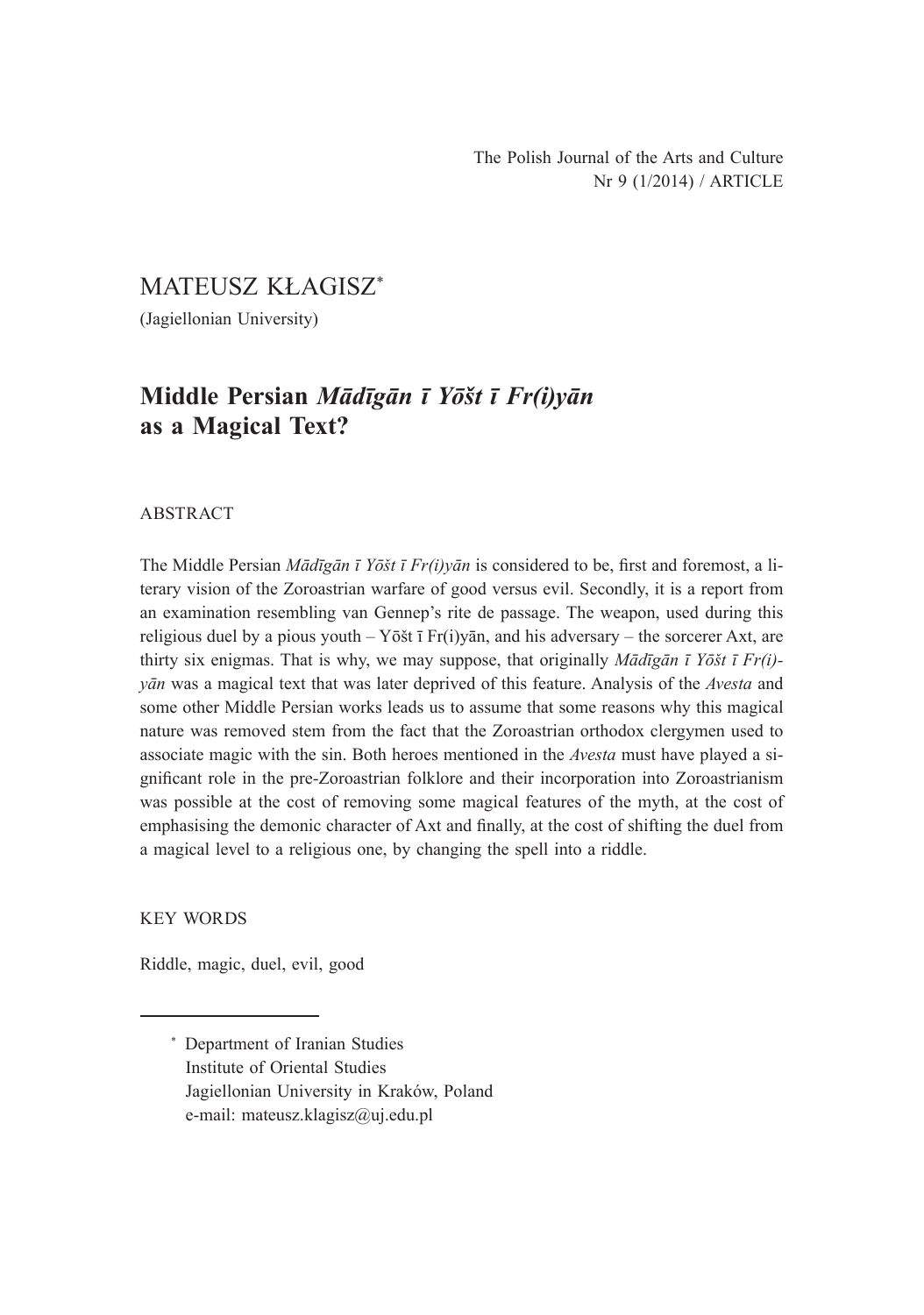In antiquity, if Zoroastrians were known for anything, it was the Magi's purported use of magic.

S. K. Mendoza-Forrest, *Witches, Whores an Sorceres*<sup>1</sup>

The question raised in the title of this paper came to me while I was searching in the *Mādīgān ī Yōšt ī Fr(i)yān* for any remains of the rite of passage. Naturally, different episodes depicted in this Middle Persian text were recognised as magical by some Iranists, like Pierfrancesco Callieri, who suggests that the *Mādīgān ī Yōšt ī Fr(i)yān* gives us evidence of widespread magic among the Zoroastrians.<sup>2</sup>

Writing about magicians, sorcerers and witches in ancient Iran, the so- -called cradle of magic, is a quite complicated task for at least three reasons. Firstly, the term 'magic' was defined differently over hundreds of years.<sup>3</sup> Sec-

<sup>3</sup> Etymology and evolution of the term 'magic', e.g.: ibidem, p. 13–15; J. N. Bremmer, *The Birth of the Term 'Magic'*, "Zeitschrift für Papyrologie und Epigraphik" 1999, Vol. 126; S. K. Mendoza-Forrest, op. cit., p. 21–22; D. Hammond, *Magic: A Problem in Semnatics*, "American Anthropologist" 1970, Vol. 72, No. 6. Magical features of Zoroastrianism, e.g.: J. P. Asmussen, *Some Remarks on Sasanian Demonology*, "Acta Iranica", Vol. 1, Tehran–Liège 1974; A. Carnoy, *La magie dans l'Iran*, "Le Muséon" 1916, Serie 3, Vol. 1, No. 2, p. 1; L. H. Gray, *The Parsī-Persian Burǰ-Nāmah: or, the Book of Omens of the Moon*, "JAOS", Vol. 10, London 1909–1910; L. J. Frachtenberg, *Allusions to Witchcraft and Other Primitive Beliefs in the Zoroastrian Literature*, Bombay 1911; W. B. Henning, *Two Manichean Magical Texts, with an Excursus on the Parthian ending –ēndēh*, "BSOAS", Vol. 12, London 1947; K. E. Kanga, *King Faridûn and a few of his Amulets and Charms*, [in:] *Cama Memorial Volume.* Bombay 1900; A. Krasnowolska, *Fargard 21 jako tekst magiczny* [unpublished MA thesis], Kraków 1972; eadem, *Une formule magique*, "Studia Iranica", Vol. 48: *Mythes, croyances populaires et symbolique animale dans la littérature persane*, Paris 2012; B. Lincoln, *Cēšmag, the Lie, and the Logic of Zoroastrian Demonology*, "Journal of the American Oriental Society" 2009, Vol. 129, No. 1; J. J. Modi, *Two Amulets of Ancient Persia, two Papers read before the Anthropological Society of Bombay in July-October, 1900*, Bombay 1901; idem, *The Persian Mâr-Nâmeh or, The Book for Taking Omens from Snakes*, [in:] *Anthropological Papers (mostly on Parsee Subjects) read before the Anthropological Society of Bombay*, [Pars 1], Bombay 1911; idem, *Omens among the Parsees*, [in:] *Anthropological Papers...*, op. cit.; idem,

<sup>&</sup>lt;sup>1</sup> S. K. Mendoza-Forrest, *Witches, Whores an Sorceres. The Concept of Evil in Early Iran*, Austin 2012, p. 21.

<sup>2</sup> Cf. P. Callieri, *In the land of the Magi. Demons and Magic in the everyday life of pre-Islamic Iran*, "Res Orientales", No. 13: *Démons et merveilles d'Orient*, ed. R. Gyselen, Paris 2001, p. 17, 19.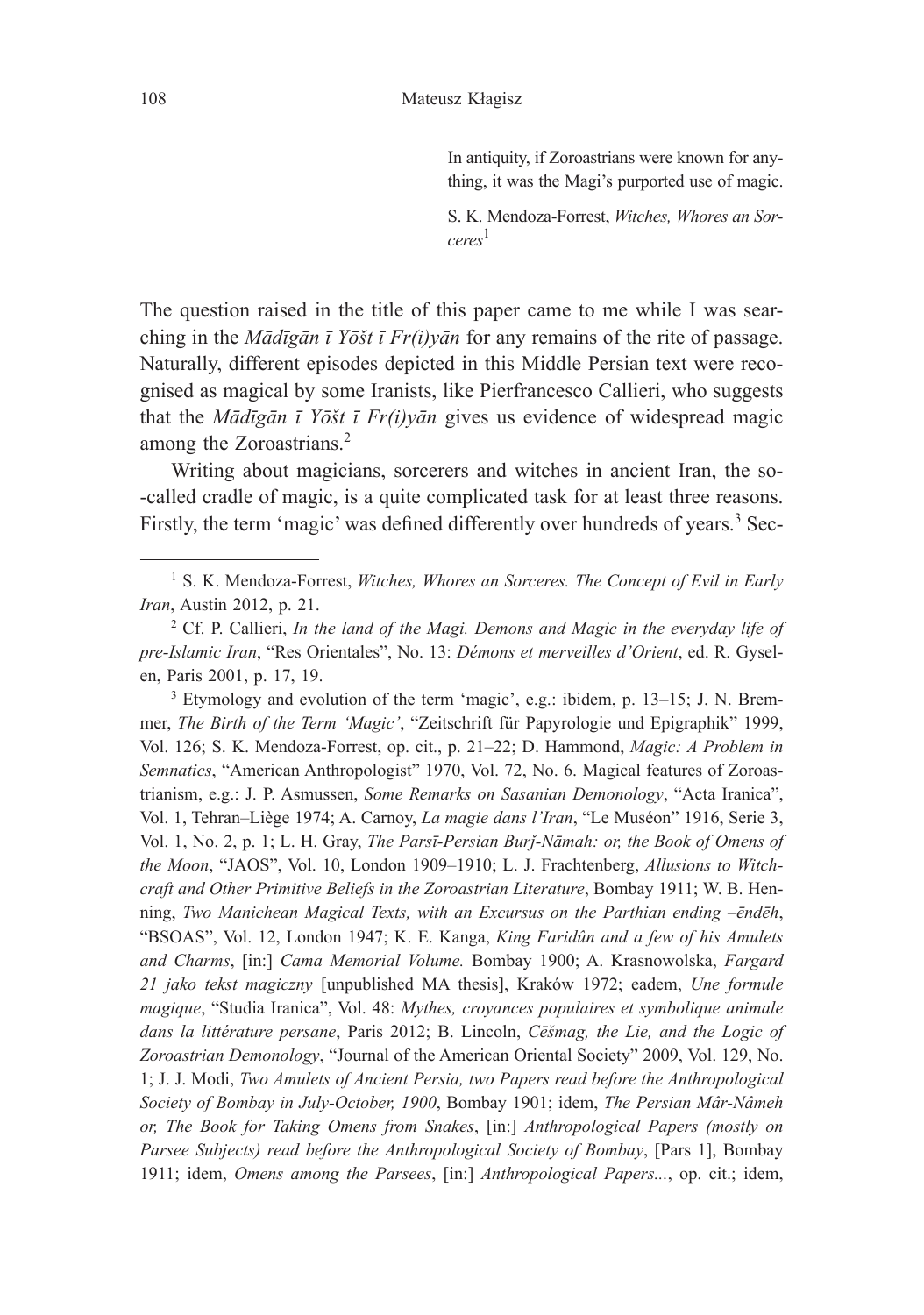ondly, relations between magic and official Zoroastrianism were always a complex matter. Thirdly, Zoroastrianism, as Ilya Gershevitch writes, has never reached any syncretic form, but it must have been always a juxtaposition of different Iranian beliefs that could be divided, finally, into two categories: the official religion of the Achaemenian (6th–4th BC) or Sasanian (3rd–7th AD) courts and the popular religion(s) of their subjects.<sup>4</sup> Even today, it has two  $-$ Iranian and Indian – versions.

To make our subject clear, and to avoid any ambiguity, in this article, I observe the commonly accepted idea of magic as an attempt to interface with the forces of good and evil. Thus, following the arguments of Bronisław Malinowski, magic must be understood as an integral part of human activity, forming together with religion an inseparable *magico-religious* integrity,<sup>5</sup> opposing Geo Widengren's conception of religion and magic, as two coexisting but separate phenomena.<sup>6</sup> While Edward E. Evans-Pritchard advocates a clear distinction between magic and religion,<sup>7</sup> Andrzej Szyjewski emphasises that magic, as a constituted element of traditional cultures, helps us to understand their belief systems. Without being acquainted with magic, it is impossible to understand religion.<sup>8</sup> Mostly for that reason, I would not separate magic from religion and *vice versa*, but rather combine them and refer explicitly or implicitly to some sort of continuum.<sup>9</sup>

*Charms or Amulets for some Diseases of the Eye*, [in:] *Anthropological Papers...* op. cit.; idem, *A Few Parsee Nîrangs (incantations or religious formulae)*, [in:] *Anthropological Papers read before the Anthropological Society of Bombay*, [Pars 3]. Bombay 1924; idem, *The Religious Ceremonies and Customs of the Parsees*, Bombay 1937; A. Panaino, *A Few Remarks on the Zoroastrian Coneption of the Status of Angra Mainyu and the Daēvas*, "Res Orientales", No. 13: *Démons et merveilles d'Orient*, ed. R. Gyselen, Paris 2001; idem, *Two Zoroastrian Nērangs and the Invocations to the Stars and the Planets*, [in:] *The Spirit of Wisdom. (Mēnōg ī Xrad). Essays in Memory of Ahmad Tafazzoli*, eds. T. Daryaee, M. Omidsalar, Costa Mesa 2004; idem, *Lunar and Snake Omens among the Zoroastrians*, [in:] *Officina Magica: Essays on the Practice of Magic in Antiquity*, ed. S. Shaked, Leiden 2005; S. K. Pekala, *Evil and How to Combat Evil. Magic, Spells, and Curses in the Avesta* [Ph.D. thesis, Harvard University], Cambridge 2000.

<sup>4</sup> Cf. I. Gershevitch, *Old Iranian Literature*, "Handbuch der Orientalistik", Leiden– Köln 1968, p. 18–19.

<sup>5</sup> Cf. B. Malinowski, *Magia, mit, religia*, Warszawa 1987.

<sup>6</sup> Cf. G. Widengren, *Fenomenologia religii*, tłum. J. Białek, Kraków 2008, p. 13–30.

<sup>7</sup> Cf. E. E. Evans-Pritchard, *Theories of Primitive Religion*, London 1965, p. 33.

<sup>8</sup> Cf. A. Szyjewski, *Etnologia religii*, Kraków 2008, p. 90.

<sup>9</sup> Cf. also D. Hammond, op. cit., p. 1349.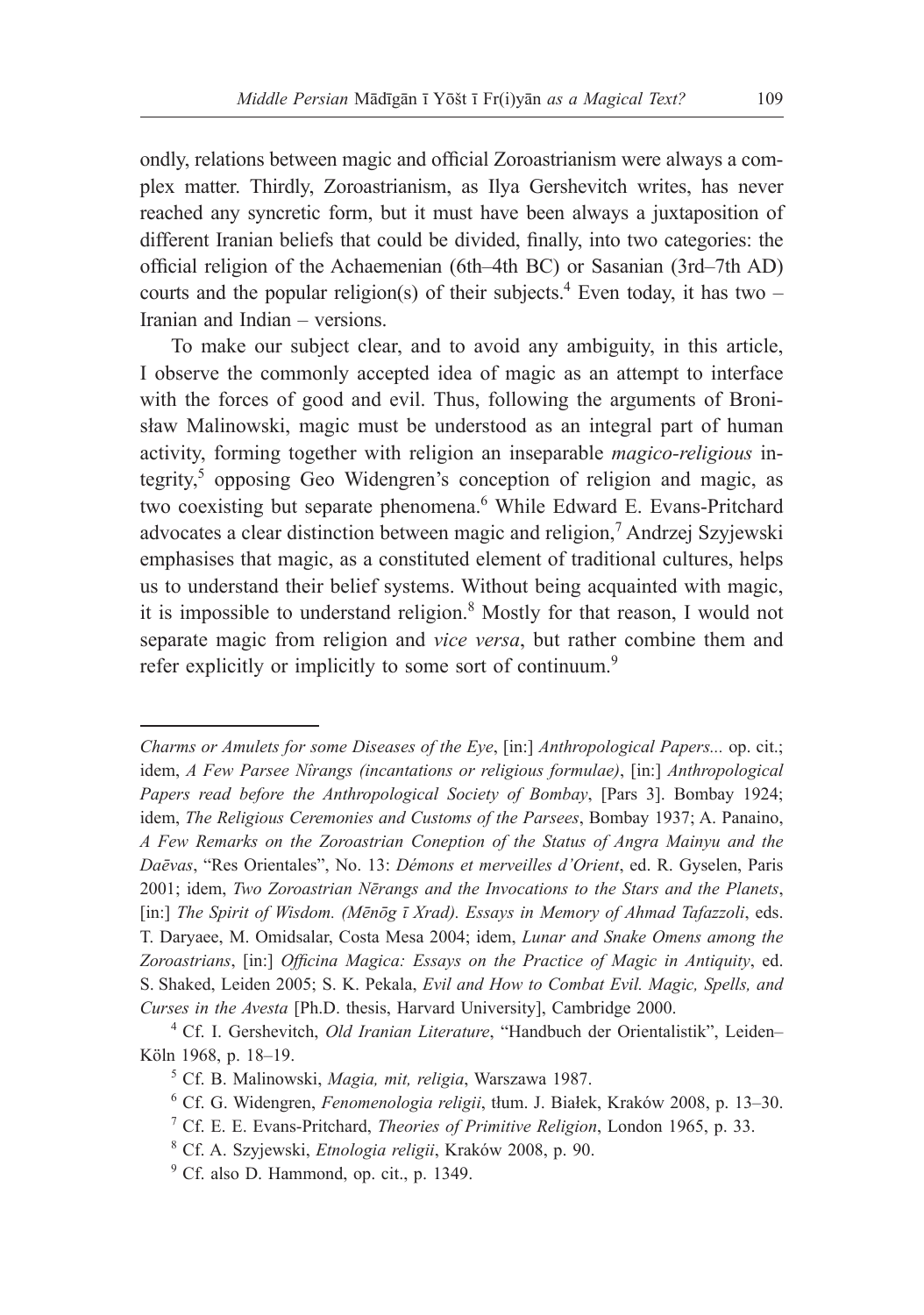Talking about magic in the Zoroastrian world, we always travel between two spheres: various popular Zoroastrianism(s) based, among other things, on some magical practices inherited from pre-Zoroastrian polytheistic beliefs, and Zoroastrianism based on the written Middle Persian texts originating from the sacred *Avesta*. This stratification of religion had crucial consequences in the fact that the spread of magical practices among ordinary worshippers on one hand, and the magical elements to be found in these texts on the other, refer to two different levels of religiosity.

Finally, writing about magic in Zoroastrianism, we must bear in mind that this religion is of a highly dualistic nature, $10$  and that it used to serve humans as a holy weapon against Ahriman and his evil-doing creations: *dēw*<sup>11</sup> 'demon' and *xrafstar* 'demonic beast, predator, vermin and pest<sup>'12</sup> or his various followers: *ğādūg* 'sorcerer,' *kundag* 'magician, soothsayer' or *parīg* 'witch,' but also as a weapon aimed at visible remains and traces of Ahriman's malicious activity in perfect Ormazd's world, especially disease, drought or famine.

The belief that the world created by Ormazd is a stage where a constant battle takes place between good and evil was the cause of Zoroastrians conviction that any kind of fight with the forces of evil as one of the fundamental tasks of every follower of Zarathustra's teaching. Thus, at the end of the *Mādīgān ī Yōšt ī Fr(i)yān*, added supposedly by an anonymous writer, we find that anyone who reads this text behaves as if he prayed at the same time, performs good deeds as if he killed snakes and, moreover, all his sins are forgiven:

Whoever shall read this tale together with his servants, and shall say one Yatha-a- -hu-vairyo [one of the Zoroastrian prayers – M. K.] at the end, the good work, in his soul, is such as though they should kill a snake with the *nirang* of the *Avesta*; the spiritual life, in his soul, is such as when he offers up the prayers of the recited *Gathas* [religious chants – M. K.] for three years; and there was a dastur [one of the Zoroastrian priests  $-$  M. K.] who said, that there is no spiritual life at the end of one year's sin of non-worship. Completed in health, pleasure and joy. May Axt, the sorcerer, be destroyed, with all the demons and demonesses and sorcerers and witches.<sup>13</sup>

<sup>10</sup> Cf. e.g.: J. de Menasce, *Note sur le dualisme mazdéen*, [in:] *Études Carmélitaines* [n<sup>o</sup> sur «Satan»], Paris 1948.

<sup>&</sup>lt;sup>11</sup> Since in the article I use Middle Persian and Avestan terms, to avoid misunderstanding, I mark only Avestan ones with Av.

<sup>12</sup> Cf. e.g.: M. Boyce, *A History of Zoroastrianism*, Vol. 1: *Handbuch der Orientalistik*, Köln 1975, p. 298–301; M. Moazami, *Evil Animals in the Zoroastrian Religion*, "History of Religion" 2005, Vol. 44, No. 4, p. 303ff.

<sup>13</sup> *Mādīgān ī Yōšt ī Fr(i)yān – The Book of Arda Viraf*, trans. M. Haug and E. W. West, Bombay–London 1872 [reprint 1971], 5.1*–*6.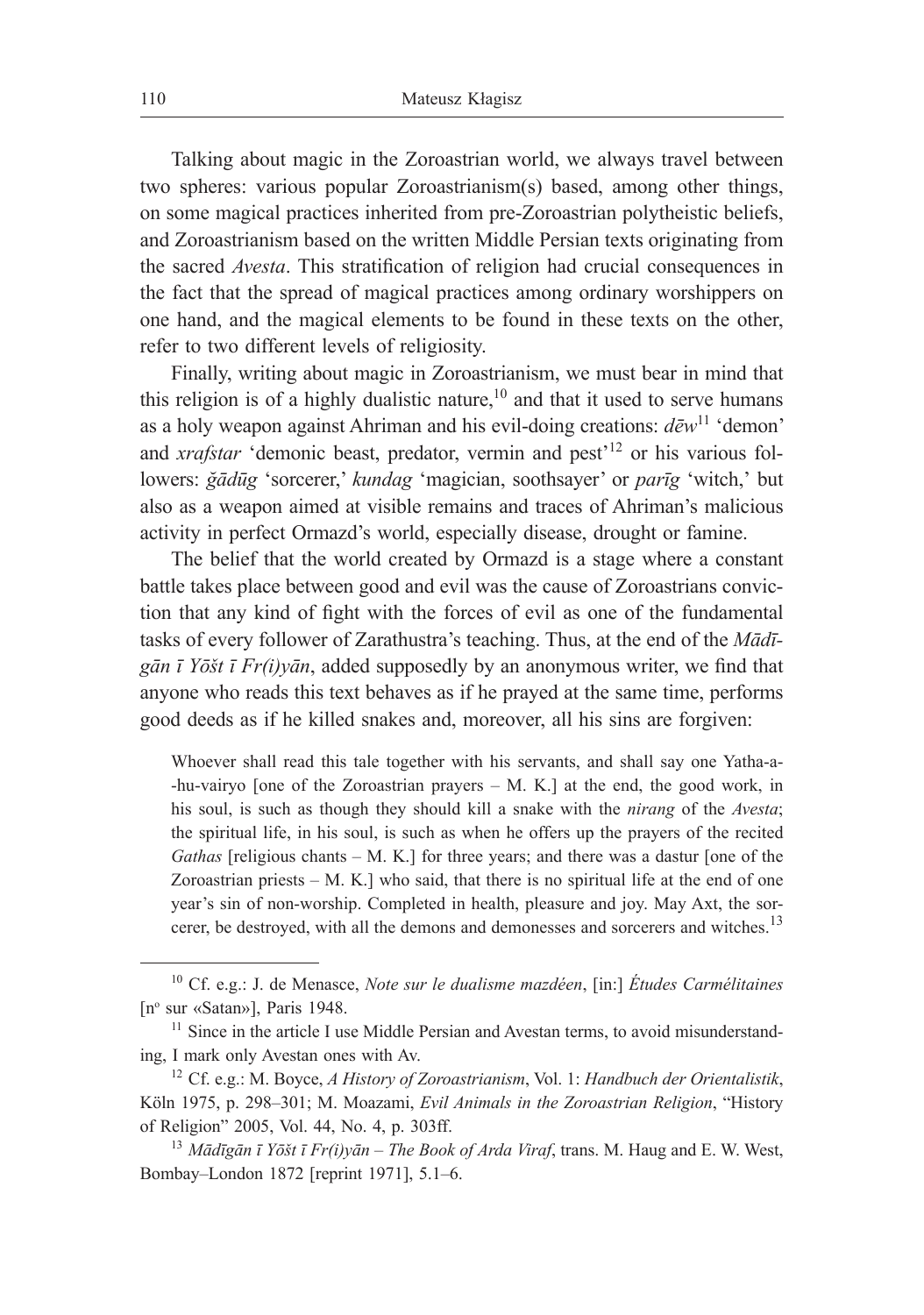A human being created by Ormazd gained the most valuable gift – free will – and could independently decide about his life and one of two paths that he would like to follow. Nevertheless, an independent decision forced him to stand shoulder to shoulder with Ormazd or Ahriman in this two-dimensional, black-and-white world.<sup>14</sup> His engagement in this holy struggle required his action to the best of his ability, and usage of magic that had to be tolerated, or even channeled, by the Zoroastrian orthodoxy of that time. We must bear in mind that the anonymous authors of the *Avesta* considered themselves to be ardent enemies of the *dēw*-worshipping sorcerers on one hand and, at the same time, they considered their own magico-religious practices as existing within the framework of beneficial behaviour, on the other.<sup>15</sup> To distinguish between these two forms of magic: Zoroastrian and non/anti-Zoroastrian, we should apply the ethnographic terminology of good/white versus evil/black magic, or the terminology proposed by Evans-Pritchard in his famous *Witchcraft, Oracles and Magic Among the Azande* (1937) – (positive) sorcery and (negative) witchcraft.

One of the features of white magic is attacking an enemy with words and actions resembling his own, following a widely popular conviction that we can beat our enemies with their own arms. That is why, Yōšt ī Fr(i)yān uses the same weapon as his mortal adversary Axt – riddles, to defeat him successfully:

Afterward, Yavisht i Friyan said thus: The thirty and three enigmas, asked me by thee, are all truly explained; now I ask thee three enigmas; if thou givest no answer, I will slay thee immediately. And Akht, the sorcerer, said thus: Ask, so that I may explain.<sup>16</sup>

Even if Yōšt ī Fr(i)yān's three questions are, just like most of Axt's riddles, of a religious nature, the sorcerer, who knows the answers to his own puzzles, cannot respond to the youth correctly; he asks his master, Ahriman, for help, but it turns out that the Snide Spirit is ignorant, refuses to support him, and without remorse, leaves him alone on the battlefield.<sup>17</sup>

<sup>14</sup> Cf. e.g.: J. Duchesne-Guillemin, *Ormazd et Ahriman. L'aventure dualiste dans l'antiquité*, Paris 1953.

<sup>15</sup> A. Szyjewski (op. cit., p. 93) writes that every society creates its own vision of good and different sorts of evil searching any opportunity to attack it. It means that the distinction between good and evil, in this case, is highly subjective.

<sup>16</sup> *Mādīgān ī Yōšt ī Fr(i)yān*, op. cit., 4.1*–*3.

<sup>17</sup> M. Weinreich, *No Help for Evil Axt. Ahriman's Image and the Advent of Frašagird in the Story of Jōišt ī Friyān*, "Orientalia" 2011, No. 13.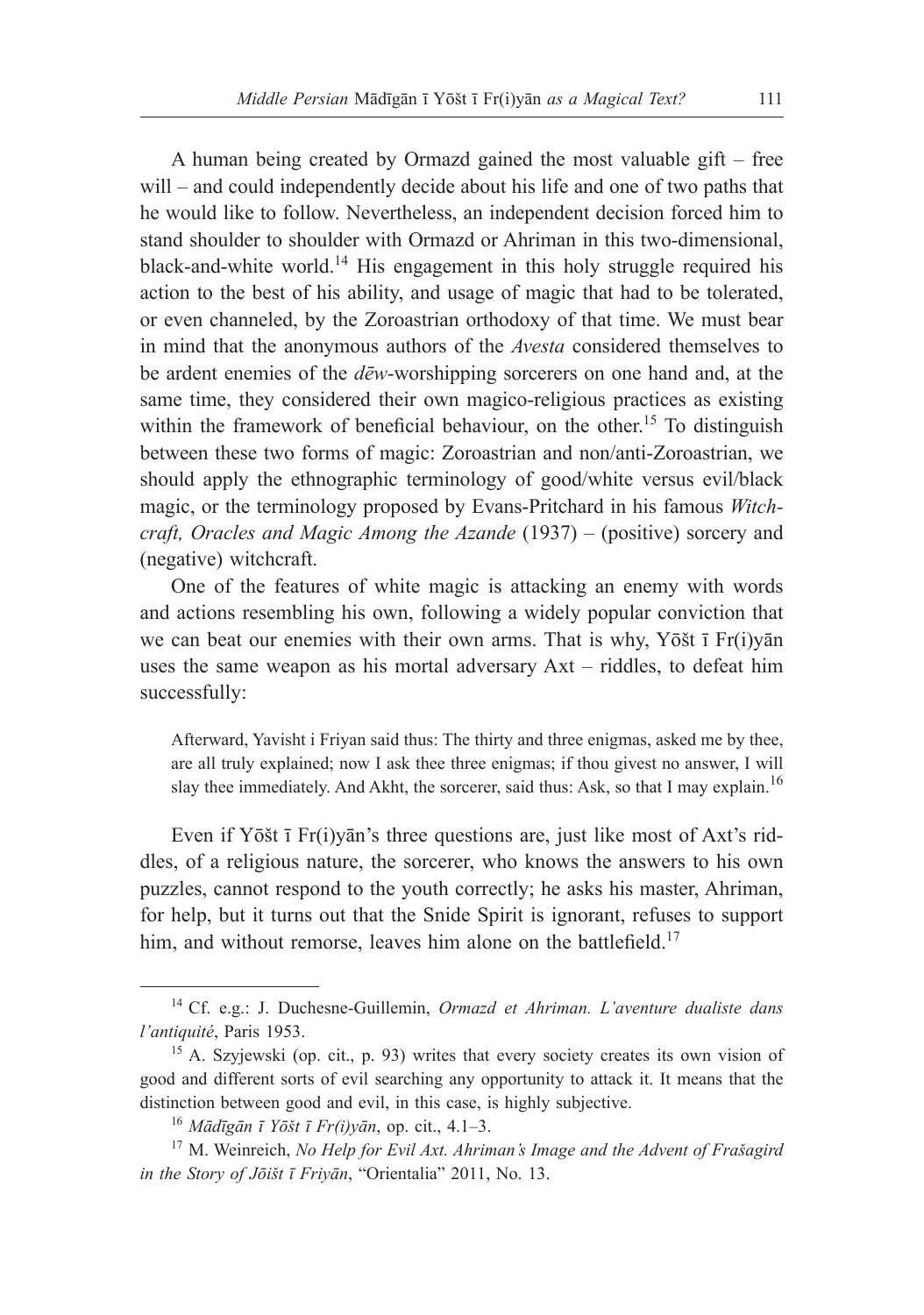Do all these mentioned things allow us to recognise the Middle Persian *Mādīgān ī Yōšt ī Fr(i)yān*<sup>18</sup> as a magical text? This short text lacking artistic virtues and aesthetic values has several thematic layers organised around an old kernel – a single myth recorded cursorily in the *Avesta* (*Yašt* 5.81-83). As we can read there, Yoišta Fryāna is going to stand before Axtya who will ask him ninety-nine questions. In order to give only the right answers and to defeat Axtya, the youth offers Ardəvi Sūrā Anāhitā one hundred stallions, one thousand oxen and ten thousand lambs as a sacrifice, asking her help and support. While, in the Middle Persian text we read that the sorcerer Axt puts pious Yōšt ī Fr(i)yān to the test of thirty-three riddles under a simple condition: If the youth does not answer all the questions properly or replies wrongly, he will pay for his mistake with his head. The same went for the sorcerer.

Since we can treat this myth as a description of the previously mentioned constant battle between good and evil that will end with the victory of Ahura Mazda/Ormazd, it is natural that the sole victor might be Yoišta Fryāna/Yōšt ī Fr(i)yān. Some researchers are unanimous that Yoišta Fryāna/Yōšt ī Fr(i) yān and Axtya/Axt are members of the same early Zoroastrian society, and represent two opposing groups of followers of the holy Order and the cursed Disorder or, in other words, the new post-reformed and the old pre-reformed beliefs. James R. Russell writes that

[...] to the end of the Sasanian empire, and even later, the worship of *d*ews as gods by non-Zoroastrians, together with the propitiation of the *dēw*s as demons by nominally Zoroastrian practitioners of black magic, persisted throughout the Iranian world, despite the best efforts of kings and clerics to eradicate it.<sup>19</sup>

This myth proves also that in ancient Iran the tradition of the repeated rite of offering existed during the fight of two groups that could not have rejected

<sup>18</sup> Cf. M. Haug, *Essays on the Sacred Lanugauge, Writings, and Religion of the Parsis*, London 1878, p. 107; J. C. Tavadia, *Die Mittelpersische Sprache und Literatur der Zarathustrier*, Lepizig 1956, p. 107–108; A. Tafazzoli, *Târix-e adabiyât-e Irân piš az eslâm*, Tehrân 1376hš, p. 251‒225]; M. Weinreich, *Die Geschichte von Jōišt ī Friyān,*  "Altorientalistische Forschungen" 1992, Vol. 19, no. 1, p. 44–101; M. Haug, E. W. West, *The Book of Arda Viraf*, Bombay‒London 1872, p. 26‒316; M. Ğa'fari, *Mātikān-e Yošt-e Feriyān. Matn-e pahlavi, āvānevis, tağome, vāženāme*, Tehrān 1365hš; J. B. Karani, *Ardavirafnama te Sathe Goshte Friyan*, Bombay 1885; Mokri, *Dâstân-e pahlavi-ye Yošt-e Friyân*, "Mehr" 1952, no. 8, p. 348‒352; B. Qeybi, *Dâstân-e Yoišt-e Friyân*, Bielefeld 1988; R. Abrahamyan, *Arta Viraf Namak, Joušti Frian*, Yerevan 1958.

<sup>19</sup> J. R. Russell, *Zoroastrianism in Armenia*, Cambridge–London 1987, p. 438.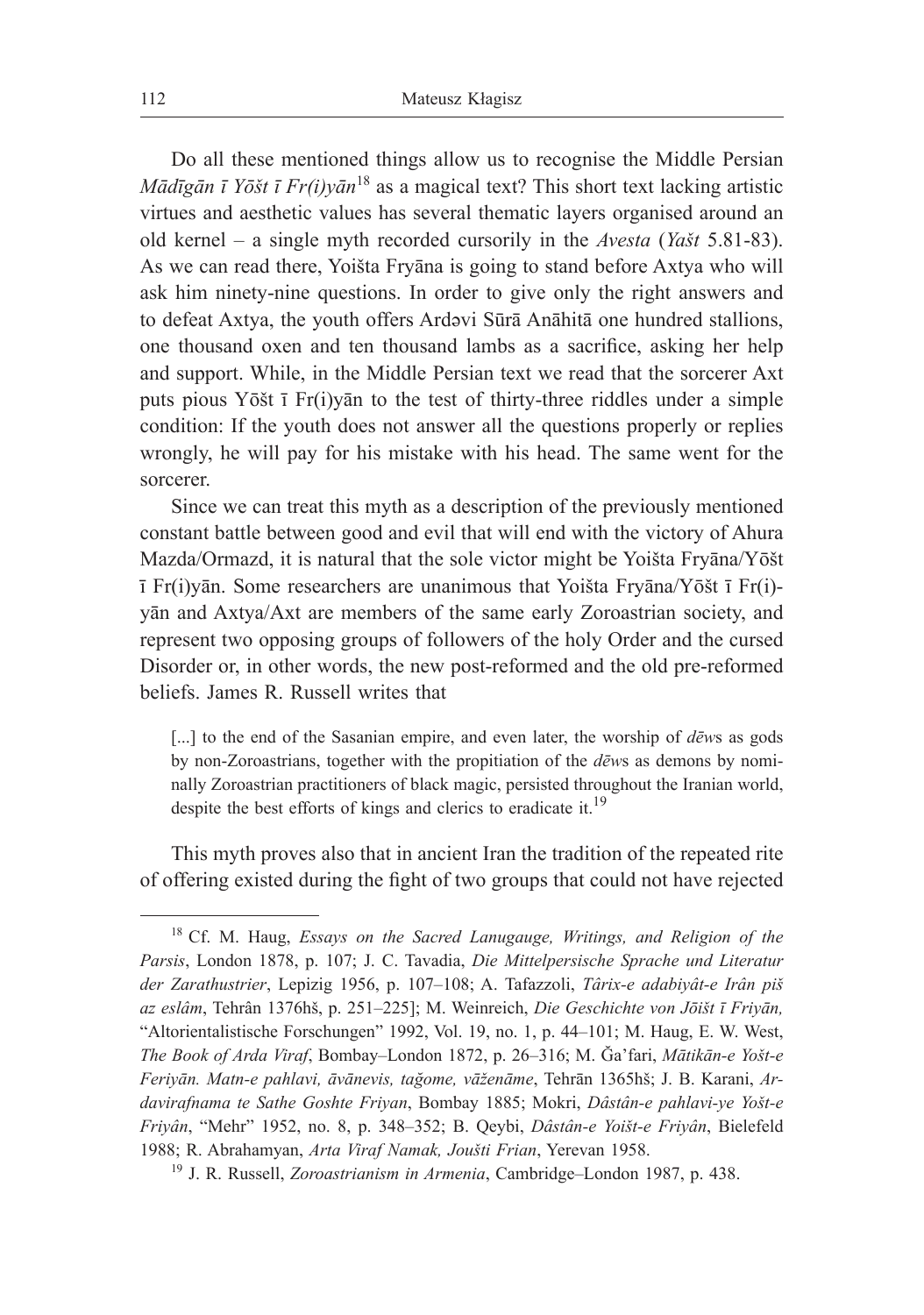the challenge.<sup>20</sup> S. K. Mendoza-Forrest suggests, that the apparent evidence of a possible survival of such a cult indicates that these passages were aimed at real people rather than imaginary demonic cults. $21$ 

What do we know about Yōšt ī Fr(i)yan or Axt? To be honest, almost nothing! Traditionally, there is a strong conviction that Yōšt  $\bar{I}$  Fr(i)y $\bar{a}$ n is the pious, youngest (Av. *yoišta*- 'der jüngste'<sup>22</sup>) member of a Turanian kin Fryāna,23 while Axt (Av. *axtya*- 'Lieden, Schmerz, Krankenheit'24), called *ğādūg*, is rated among the most dangerous enemies of Zoroastrianism. A Middle Persian epitet-invective *ğādūg* attributed to Axt does not have to be understood only in its basic meaning 'sorcerer' but also more widely as 'non-Zoroastrian,' 'someone who follows a wrong or another religious path,' 'someone who worships the old idols-*dēw*s.'

If we accept that *ğādūg* is someone who rejects the religion revealed by Ahura Mazda/Ormazd to Zarathustra, we must count him as being among the cursed *dēw*-worshippers. Hence, we must answer the question: Who is the only legitimate performer of sacrifice – a Zoroastrian represented by Yoišta Fryāna/Yōšt ī Fr(i)yān or a non-Zoroastrian represented by Axtya/Axt? Admittedly, the authors of the *Avesta* must have considered themselves as the only legitimate performers of sacrifice and, at the same time, they must have considered other sacrificers, who rejected Ahura Mazda/Ormazd, to have been deceived by Angra Mainyu/Ahriman and to be usurpers of their rituals. Not wonder why Yoišta Fryāna calls Axtya an 'evil-doer' or 'offspring of darkness,' and Yōšt ī Fr(i)yān – *ğādūg*.

Zoroastrians thought that those deceived sacrificers, even if were using similar tools,  $25$  were incompetent and evil-oriented – that they were promoting the Disorder and producing the opposite of the desired result, because their prayers were inefficient. A good example of such a situation is an

<sup>20</sup> Cf. I. Milewska, *Zagadki z Mahabharaty*, "Cracow Indological Studies" 2004, Vol. 6. When *Yudhiṭṣhira*'s companions rejected *yakṣa*'s invitation to a riddle-contest, they simply "died".

 $21$  Cf. S. K. Mendoza-Forrest, op. cit., p. 99.

<sup>&</sup>lt;sup>22</sup> Ch. Bartholomae, *Altiranisches Wörterbuch*, Berlin 1961, p. 1299.<br><sup>23</sup> Cf. P. Davoud, *Turan*, "Journal of the K.R. Cama Oriental Institute", No. 28, Bom-

bai 1935, p. 23.

<sup>24</sup> Ch. Bartholomae, op. cit., p. 51.

<sup>25</sup> Plutarch in his *De Iside* (45–47) writes that the Persians made offerings to Ormazd and Ahriman, for whom they were pounding a herb *omomi*, invoking darkness and mixing the herb with the blood of a slaughtered wolf. We can assume that this offering was an inversion of an offering to Ormazd when holy *haoma* was used.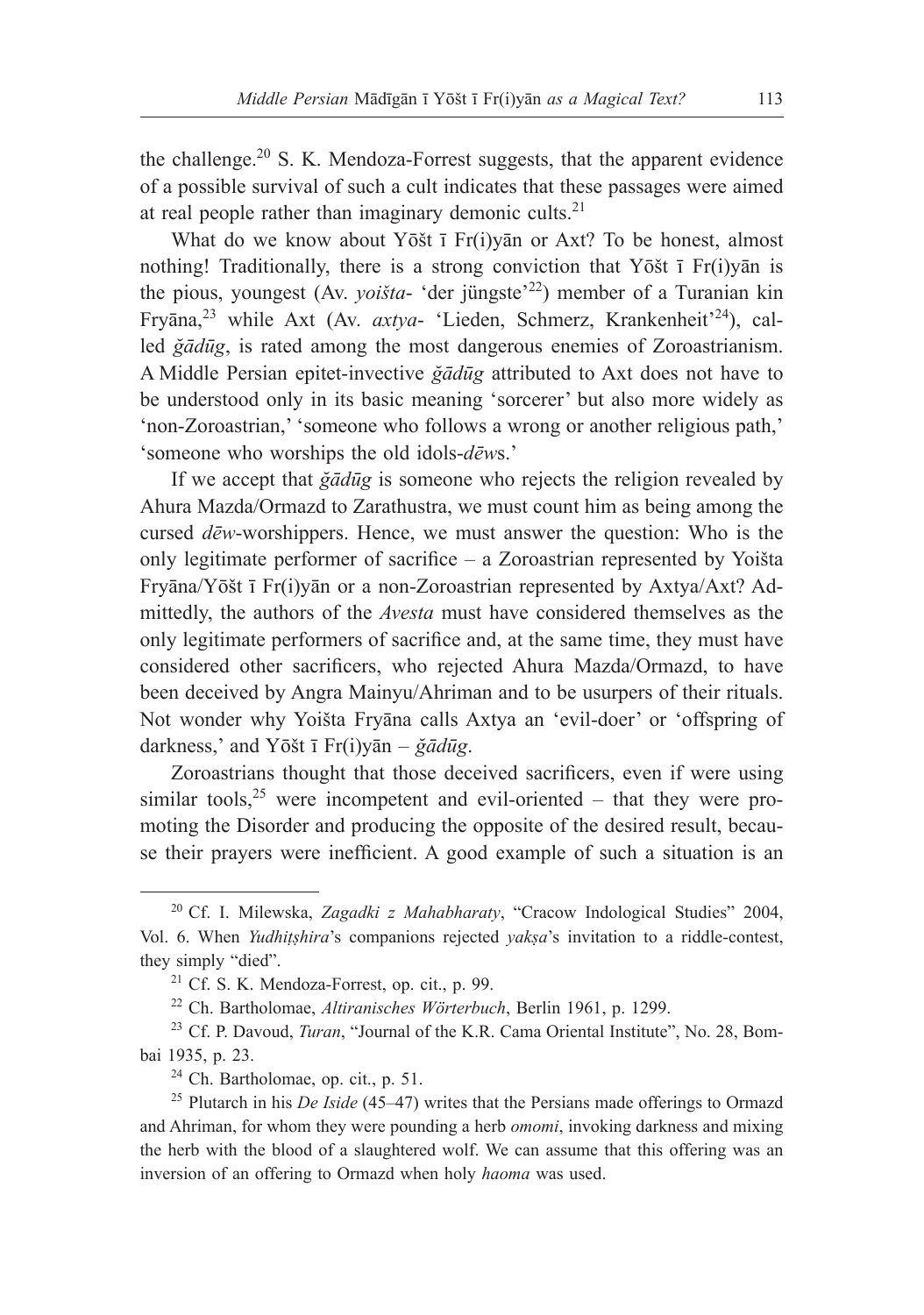offering of the three-headed dragon – Aži Dahāka, rejected by Ardəvi Sūrā Anāhitā:

To her did Azi Dahâka, the three-mouthed, offer up a sacrifice in the land of Bawri, with a hundred male horses, a thousand oxen and ten thousand lambs. He begged of her a boon, saying: "Grant me this boon, O good, most beneficent Ardvi Sûra Anâhita! that may make all the seven Karshvares of the earth empty of men." Ardvi Sûra Anâhita did not grant him that boon, although he was offering libations, giving gifts, sacrificing, and entreating her that she would grant him that boon.<sup>26</sup>

and a similar one of Thraētaona, who successfully begged her help to defeat that evil dragon. All these things came to pass because everyone was involved in the conflict between Ormazd and Ahriman. A microcosmic rivalry between good and bad sacrificers over the performance of the sacrifice mirrored the macrocosmic struggles between good and evil. But, what makes one sacrificer "good" and the other one "bad" lies only in the opinion of the sacrificer.

Mary Boyce calls the duel between Yōšt ī Fr(i)yān and Axt "a contest of wit", because it is unimportant who is physically stronger, but who is wiser and cleverer.27 The defeated Axt, who threatens the compatriots of the youth with a myriad army, must accept the power and right of the arguments of the victorious Yōšt ī Fr(i)yān, and not his strength.<sup>28</sup> In their duel, which I would like to understand as a struggle between new-reformed and old/pre-reformed religion, a material weapon was replaced by a mental *frašn* (Av. 'question') that must here be of an additional magico-religious nature, especially that in the *Yasna* 57.24 the Avestan expression *āhūiriš frašnō* means 'the Revelation of Ahura<sup>'29</sup>

It is hard to answer the question, whether *frašn* could mean just 'spell,' because the *Avesta* does not give us any unambiguous answer. Nevertheless,

<sup>26</sup> *Avesta*, *Yašt* – *The Zend-Avesta*, trans. J. Darmesteter, [in:] *Sacred Books of the East*, No. 23, Oxford 1882 [reprint 2007], 5.29-31.

<sup>27</sup> M. Boyce, *A History of Zoroastrianism*, op. cit., p. 107.

 $28$  This affirmation of the mind could be an echo of early Indo-Iranian distinction between the *asuras* (Av. *ahura*-) possessing mental power – *māya*, and *devas* (Av. *daēva*-) owning physical might. Russell (op. cit., p. 438) suggests that Zarathustra, who was a priest himself, could have worshipped both the *ahura*s and the *daēva*s, but in the curse of time, he realised the *ahura*s were morale due to their mental power, and the *daēva*s – amoral due to their physical might.

<sup>29</sup> Cf. A. V. W. Jackson, *Avestan Reader. First Series. Easier Texts, Notes, and Vocabulary*, Stuttgart 1893, p. 81.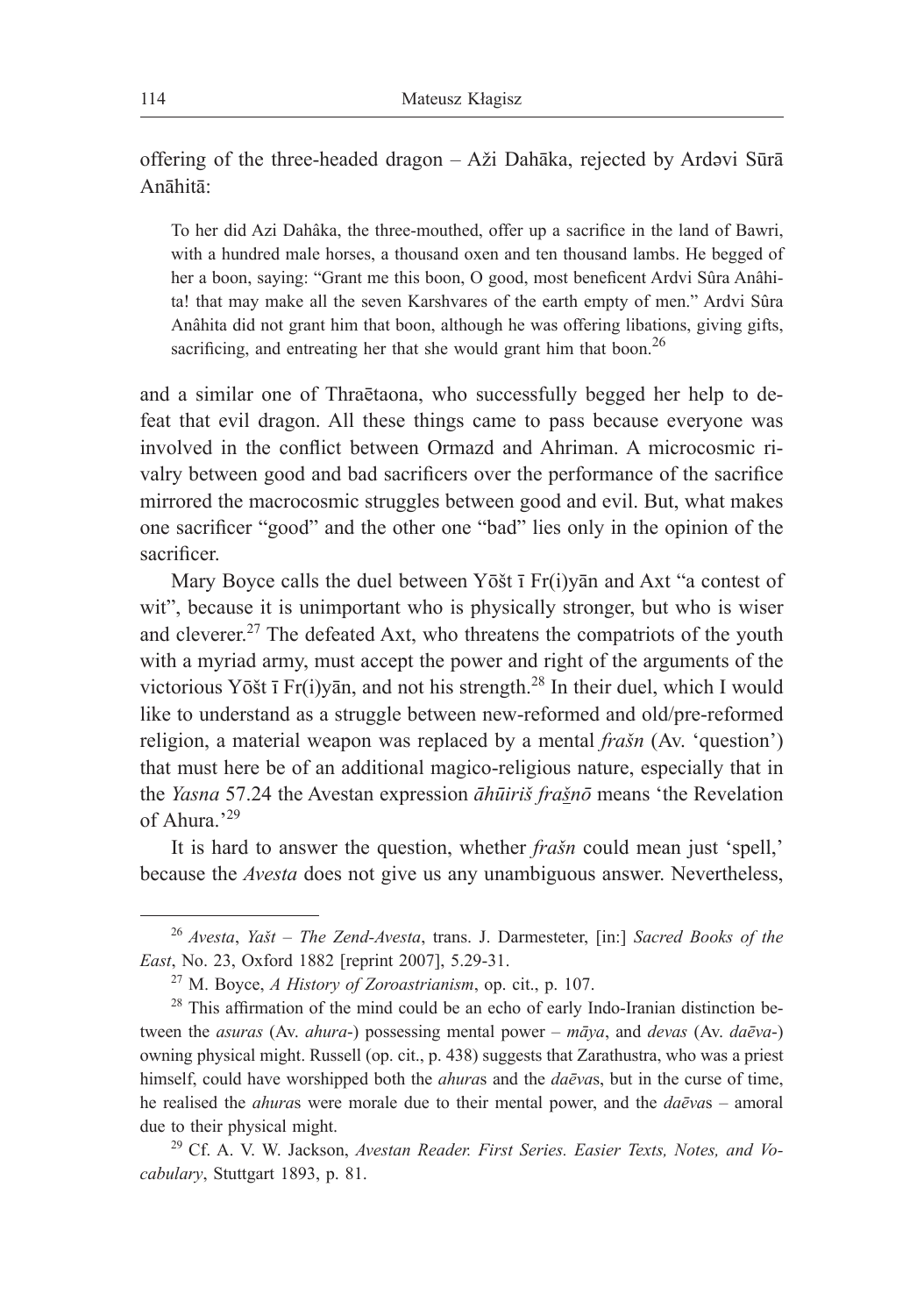by analogy with the Indian tradition of poetic agons (αγων), sacred by nature, I suggest that the competition between<sup>30</sup> Yōšt ī Fr(i)yan and Axt might be such a kind of magico-religious oratory contest resembling Avestan *yāh*- 'verbal contest, the art of oratory.'<sup>31</sup> Their competition would not only be a test of religious knowledge, but also its proper and effective use.

The basic tool of every magician and sorcerer is a spell, of course, because the power to be found in the spell is of great importance for the effectiveness of its activity. The spell, according to Malinowski, consists of three elements: (1) the emotional involvement of speaker, (2) an unambiguously defined aim, and (3) mythological allusions.<sup>32</sup> It is a well known fact as well that spells must be supported by divine might, because only the help of the invoked god can support a fighting worshipper. Among polytheistic pre- -Zoroastrian Iranians, each god and goddess was involved in this operation and responsible for particular elements of it. This pattern had been partly preserved within Zoroastrianism, what we can see when Yoišta Fryāna prays to Ardǝvi Sūrā Anāhitā, announcing the aim of his prayer:

To her did Yoishta, one of the Fryanas, offer up a sacrifice with a hundred horses, a thousand oxen, ten thousand lambs on the Pedvaepa of the Rangha. / He begged of her a boon, saying: "Grant me this, O good, most beneficent Ardvi Sura Anahita! that I may overcome the evil-doing Akhtya, the offspring of darkness, and that I may answer the ninety-nine hard riddles that he asks me maliciously, the evil-doing Akhtya, the offspring of darkness." / Ardvi Sura Anahita granted him that boon, as he was offering up libations, giving gifts, sacrificing, and entreating that she would grant him that boon. / For her brightness and glory,  $/$  I will offer her a sacrifice.<sup>33</sup>

The youth knows that the goddess might guarantee him success, because as the goddess of water Ardəvi Sūrā Anāhitā bestows fertility on one hand,

<sup>30</sup> Cf. C. Galewicz, *Kwestia turniejów poetyckich w dawnych Indiach, czyli o niebezpieczeństwach komparatystycznego podejścia do tekstów Ṛgvedy*, [in:] *Problemy teoretyczne związków literatur i sztuk Orientu i Zachodu*, ed. T. Cieślikowska, "Zeszyty Naukowe Uniwersytetu Jagiellońskiego" 1992, No. 1306, "Prace Historycznoliterackie" nr 79; F. B. J. Kuiper, *The Ancient Arian Verbal Contest*, "Indo-Iranian Journal" 1960, Vol. 4, No. 4; K. Rakowiecka-Asgari, *The Remains of Riddle Competitions in Ancient Iranian, Greek and Indian Literature*, [in:] *Proceedings of the Ninth Conference of the European Society for Central Asian Studies*, eds. T. Gacek, J. Pstrusińska, Newcastle upon Tyne 2009; eadem, *Myśl nieoswojona oswaja świat. O kulturoznawczej roli zagadki w starożytnej Eurazji*, Kraków 2011, p. 99–108.

<sup>31</sup> Cf. J. Kellens, *Essays on Zarathustra and Zoroastrianism*, Costa Mesa 2000, p. 11–12.

<sup>32</sup> Cf. B. Malinowski, op. cit., p. 384; A. Szyjewski, op. cit., p. 96–97.

<sup>33</sup> *Avesta*, *Yašt*, op. cit., 5.81-83.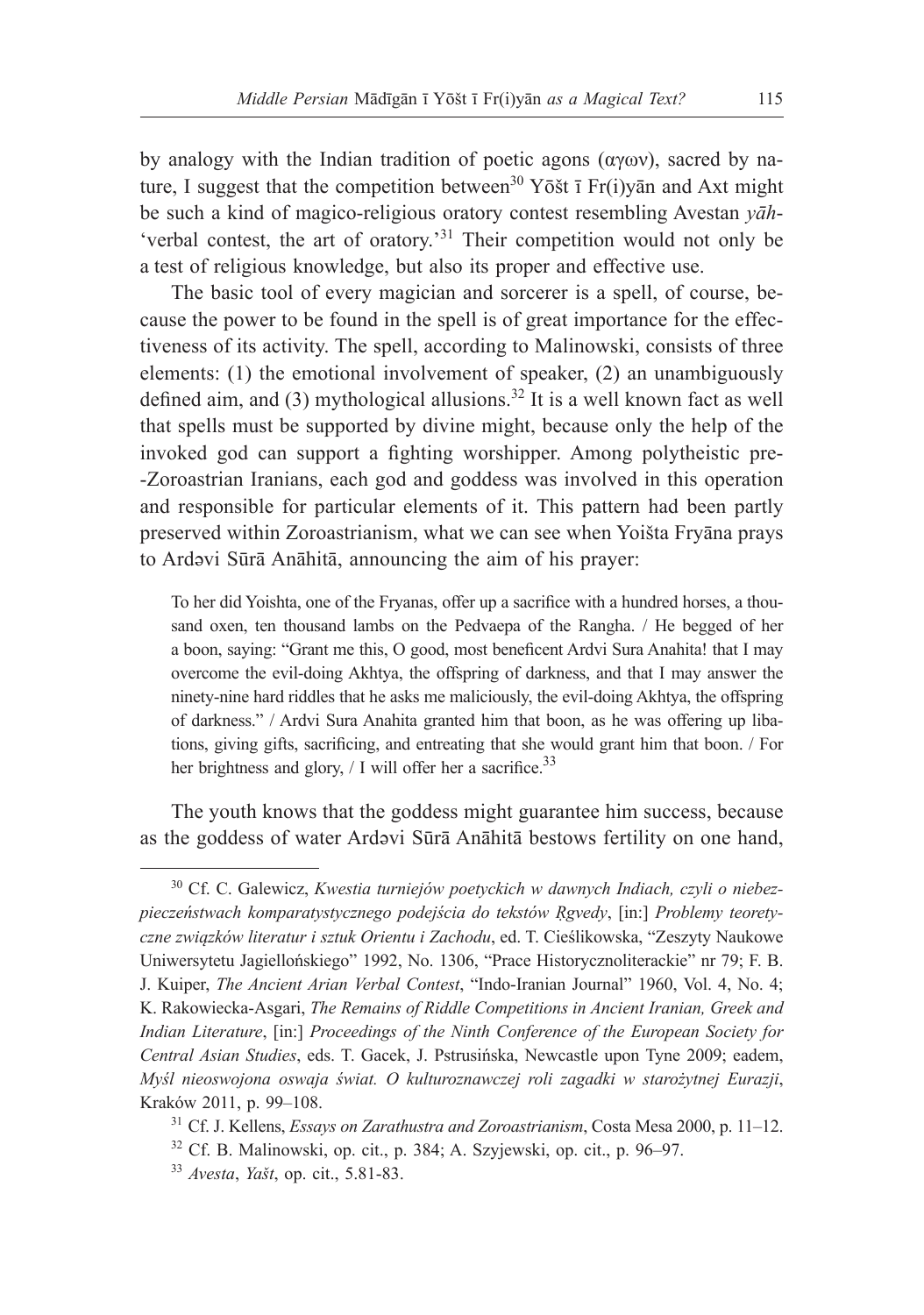and is also hailed as the mythical river which she personifies, on the other. We know that there is a mantic link between water and wisdom, and priests and their novices were praying to Ardəvi Sūrā Anāhitā for knowledge. She helps Yoišta Fryāna, just like Neryosang who mediates between the youth and Ormazd, and delivers to him the answer to one of the questions from God.

The quoted passage is not the only magical expression that we can find in the story of Yoišta Fryāna/Yōšt ī Fr(i)yān, since the insult shouted by Yōšt ī Fr(i)yān towards Axt every time he answered the question of the sorcerer, might be understood as a *quasi*-spell (or curse) cast on Axt to kill him:

Yavisht i Friyan said thus: Mayst thou be in misery whilst living, felon and wicked tyrant! and fall to hell when dead.<sup>34</sup>

This antagonistic, even aggressive, tone of Yōšt ī Fr(i)yān's curse stems, of course, from orality, which is strongly entwined in human life and its problems. The everyday struggle, in our case, the micro and macrocosmic struggle between a good sacrificer (Yōšt ī Fr(i)yān – Ormazd) and an evil one (Axt – Ahriman), transforms into a mental "combat" of wit necessary to solve these riddles. Since we are dealing here with combat, wounding or killing an evil sorcerer-sacrificer cannot be understood as bad or a deed worthy of condemnation. Quite the reverse: it is a good deed because in this way due punishment can be meted out.

Axt, called simply *ğādūg* 'sorcerer,' uses all his knowledge of (black) magic to cheat and defeat Yōšt ī Fr(i)yān. Nevertheless, the youth with the support of Ormazd and his seven saintly incarnations – Amahraspandān – uncovers Axt's fraud. He agrees to enter Axt's dwelling only if the sorcerer gets rid of *nasā* – dead human matter, here understood as, for example, hair- and nail-cuttings etc., which have been hidden by Axt under the carpet:

And Yavisht i Friyan came to the residence of Akht, the sorcerer; and because Akht, the sorcerer, had the dead matter of men under the carpet, he went not in. And he sent a message to Akht, the sorcerer, thus: You have the dead matter of men under the carpet; and when I come in, the archangels [the seven Amesha Spentas] are with me, in that place where the dead matter of men exists, and into which I come; then my archangels withdraw from protecting me, and afterwards I shall not be able to explain those enigmas which thou askest me.<sup>35</sup>

<sup>34</sup> *Mādīgān ī Yōšt ī Fr(i)yān*, op. cit., 2.3.

<sup>35</sup> Ibidem, 1.14-19.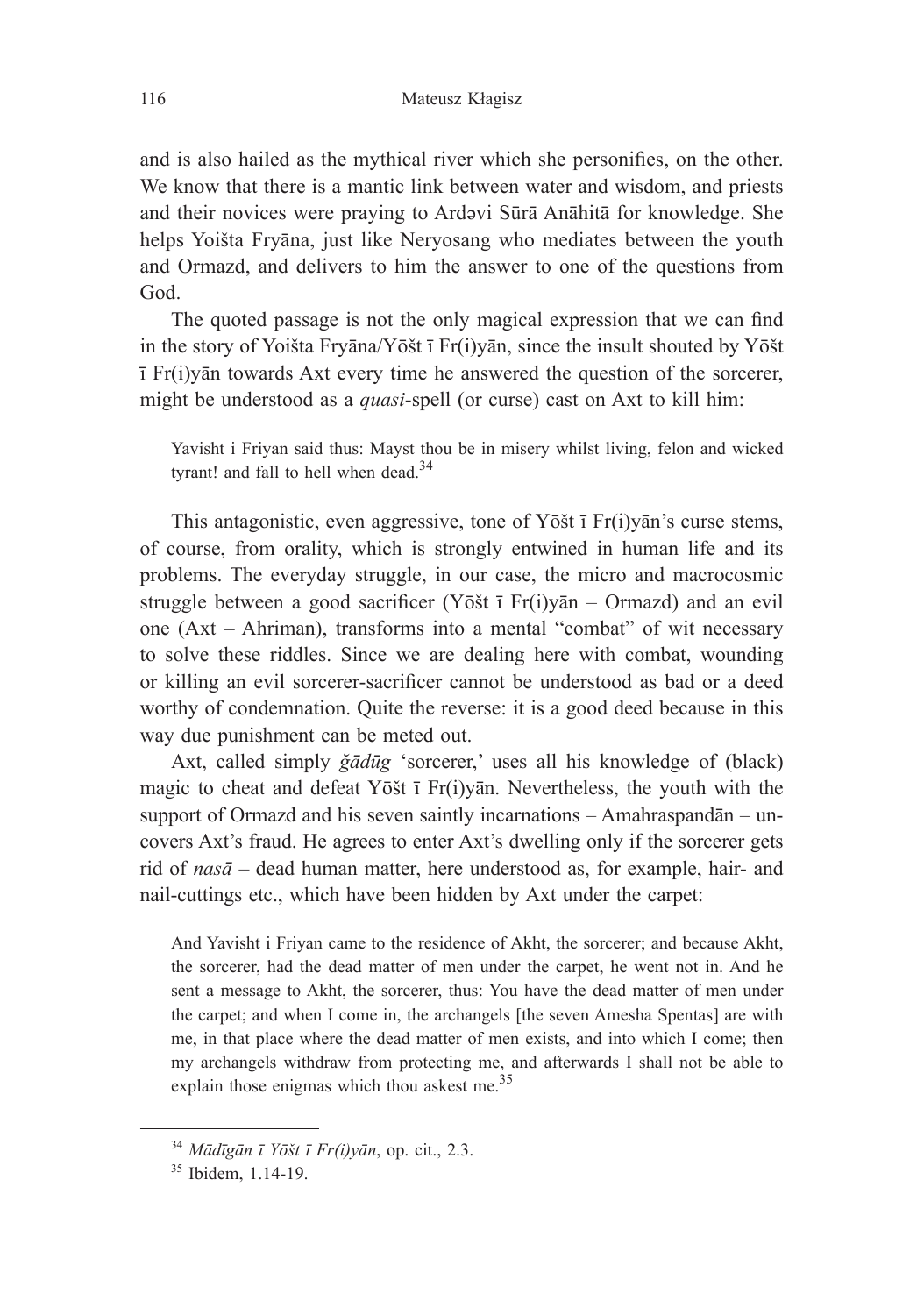Interestingly, according to the New Persian *Zartušt-nâme*, Zarathustra was accused of sorcery by his enemies precisely because they had secretly placed hair, nails, blood, and similar impurities in his room.<sup>36</sup>

To understand both episodes of the *Mādīgān ī Yōšt ī Fry(i)ān* or the *Zartušt-nâme*, we should look at them from three points of view: (1) the problem of purification, (2) criminals of a corpse-abusing nature, and (3) the magical usage of artefacts.

We can assume that the codification of purification rites characteristic to Zoroastrianism served, above all, to free worshippers from visible or invisible contamination that evil brings to the body. Although, complex purification rituals might derive from ancient magical prescriptions, their final spiritual purpose, and lack of any secrecy, differentiates them from magical rites. In the Avestan *Widēwdād* we find detailed regulations related, among other things, to the elimination of hair- and nail-cuttings: $37$ 

Then thou shalt dig a hole, a disti deep if the earth be hard, a vîsti deep if it be soft; thou shalt take the hair down there and thou shalt say aloud these fiend-smiting words: "Out of him by his piety Mazda made the plants grown up." Thereupon thou shalt draw three furrows with knife of metal around the hole, or six furrows or nine, and thou shall chant the Ahuna-Vairya three times, or six, or nine.<sup>38</sup>

For the nails, thou shalt dig a hole, out of the house, as deep as the top joint of the little finger; thou shalt take the nails down there and thou shalt say aloud these fiend-smiting words: "The words that are heard from the pious in holiness and good thought." Thereupon thou shalt draw three furrows with knife of metal around the hole, or six furrows or nine, and thou shall chant the Ahuna-Vairya three times, or six, or nine. $39$ 

These complex practices are justified by the fact that the hair and nail- -cuttings are, according to Zoroastrianism, dead and, as a result, religiously polluted parts of a person's body.

Surprisingly, this conviction is alive even today, and forces the worshippers to be very careful while paring and shaving. Boyce writes that the Zoroastrians living in Sharifabad and Mazra' Kalantar near Yazd believe that:

<sup>36</sup> Cf. M. Moazami, op. cit., p. 310.

<sup>37</sup> Cf. K. M. Jamasp-Asa, *The Ritual of Hair Trimming and Nail Paring in Zoroastrianism*, "Acta Iranica" 1981, No. 21.

<sup>38</sup> *Avesta, Widēwdād* – *The Zend-Avesta*, trans. J. Darmesteter, [in:] *Sacred Books of the East*, No. 4, Oxford 1887 [reprint 2005], 17.5.

<sup>39</sup> Ibidem, 17.6.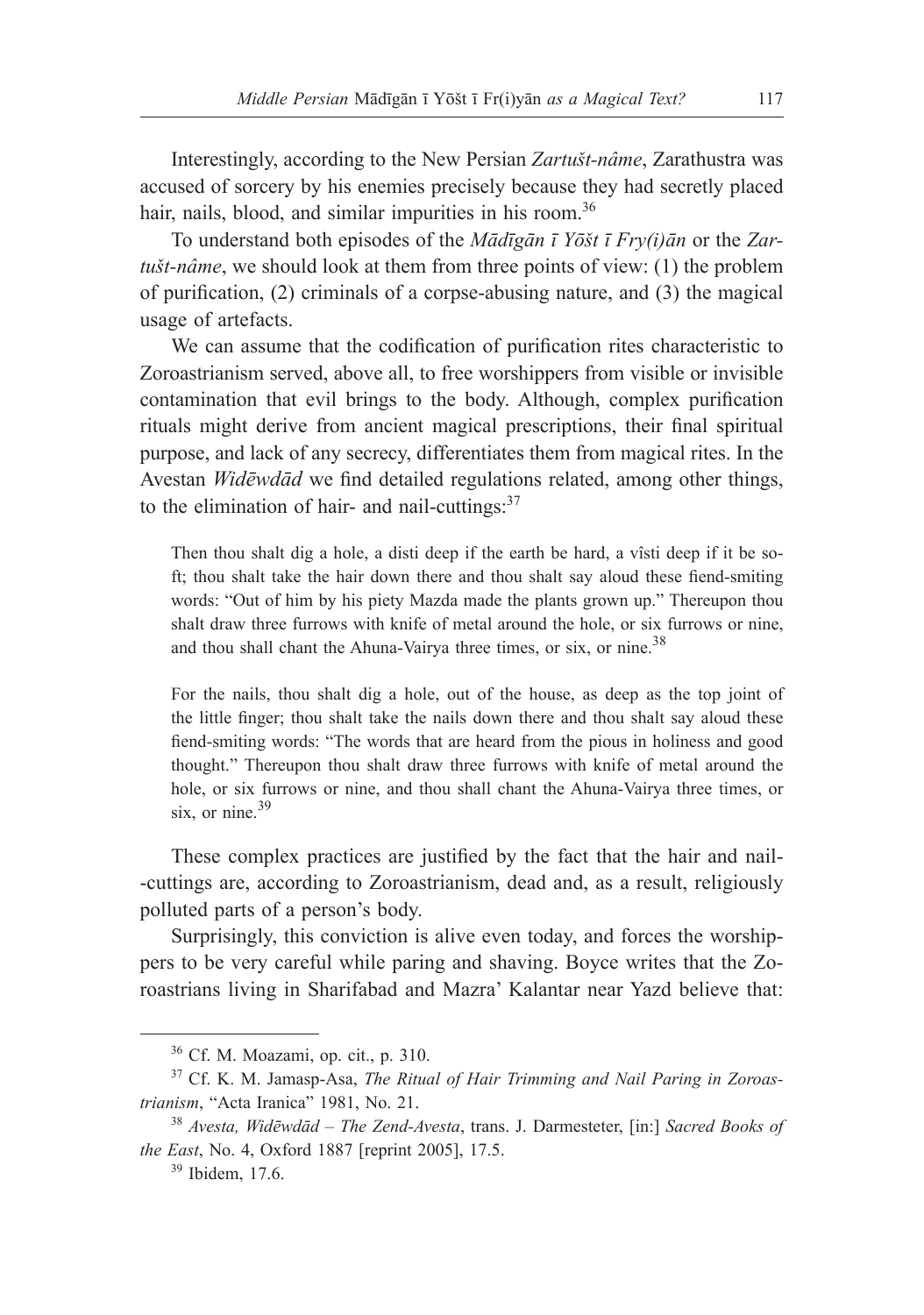"If nail-parings were allowed to fall on the ground, they would be seized by demons and made into swords to slash their owner with in the hereafter."<sup>40</sup> What is more, they were looking at their Muslim neighbourhoods paring their nails and shaving their beards in lanes outside their houses with abhorrence.41 While Russell suggests that the Armenians used to collect nail-parings, hair-trimmings, and even teeth that felt out and put them in holy places such as cracks in a wall of a church under the influence of Zoroastrianism.<sup>42</sup>

The purification practices can be better described as remains of practices of evil-contagious magic. Looking back to the magical practices of the Assyrians, we find evidence of the use of hair, nails or other material parts of the person against whom incantations and spells were used, to enhance their efficacy by contact.<sup>43</sup>

Axt commits not only a sin of pollution, but also one of corpse-abusing. He was one of these *dēw*-worshippers gathering in towers of silence by midnight who were described as cannibals eating human flesh just like people who cook and eat religiously accepted food:

Ahura Mazda answered: 'Those Dakhmas that are built upon the face of the earth, O Spitama Zarathustra! and whereon are laid the corpses of dead men, that is the place where the fiends are, that is the place whereon the troops of fiends are […]. On those Dakhmas, O Spitama Zarathustra! Those fiends take food and void filth, (eating up corpses) in the same way as you, men, in the material world, eat cooked meal and cooked meat. It is, as it were, the smell of their feeding that you smell there, O men! $^{44}$ 

But, the most important thing is that *nasā* can be used as a magical object, and, as we know, even a chance touch of any artefact endowed with magical might can do harm to an innocent human. But, those artefacts were obligatory during magical acts:

The tricks of the Magi are ineffective since they are not able to call down the gods, or speak with them, whether they try with lamp, bowl, water, glove, or any other thing.<sup>45</sup>

<sup>40</sup> M. Boyce, *A Persian Strongold of Zoroastrianism*, Lanham–New York–London 1975, p. 107.

<sup>41</sup> Ibidem.

 $42$  Cf. J. R. Russell, op. cit., p. 457.

<sup>43</sup> Cf. P. Callieri, op. cit., p. 16–17.

<sup>44</sup> *Avesta, Widēwdād*, op. cit., 7.56-57.

<sup>45</sup> P. Vasunia, *Zarathustra and the Religion of Ancient Iran. The Greek and Latin Sources in Translation*. Mumbai 2007, p. 120.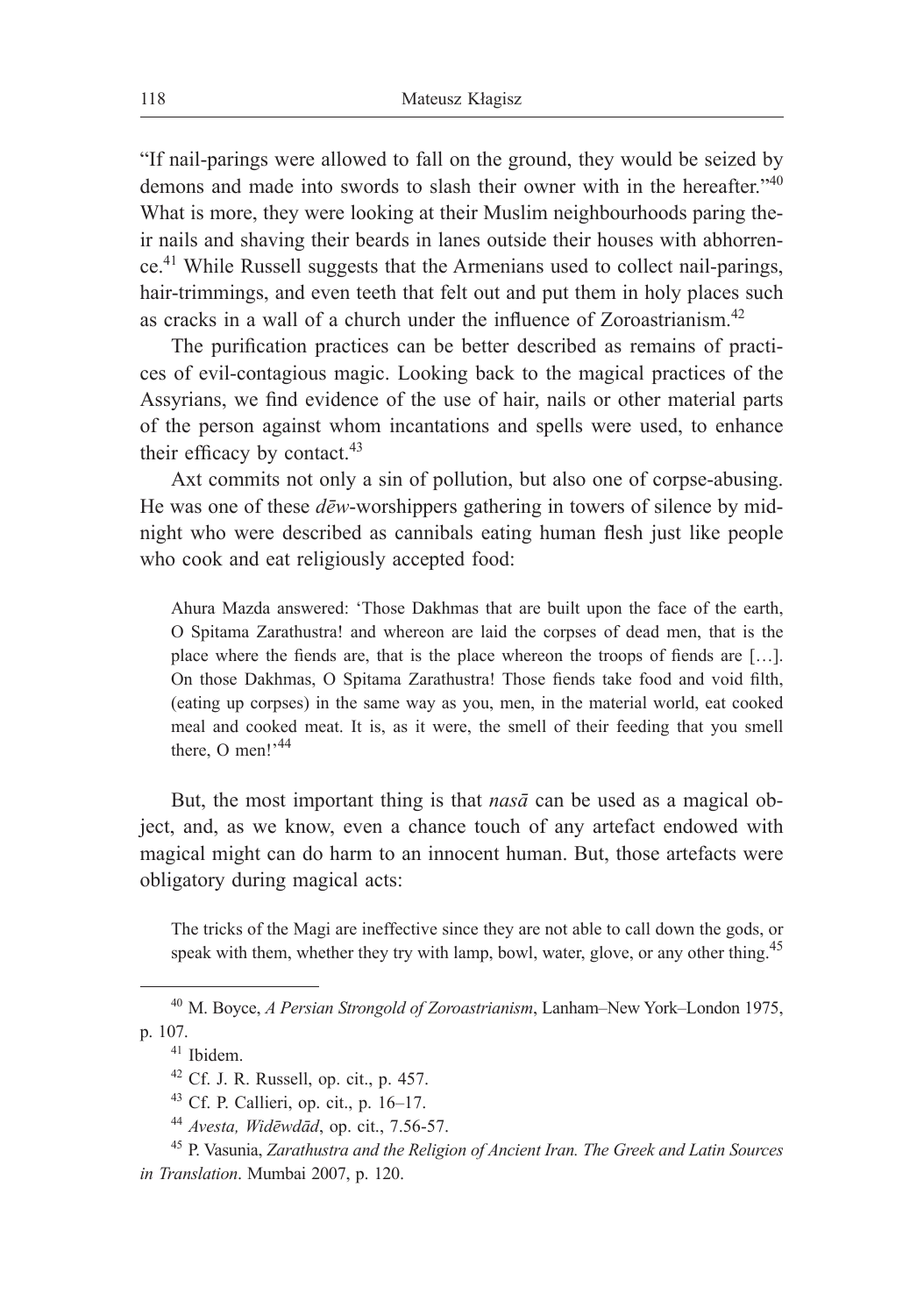Yōšt ī Fr(i)yān attacks his enemy with a weapon resembling the weapon used by Axt – questions – and in the end, when Axt fails to solve his three riddles, the youth plunges a knife into the sorcerer's body, reciting *nērang*  'religious formula.' Yōšt ī Fr(i)yān's killing of Axt can be understood not only as an act of destroying the demon that possessed Axt's body, but also as an act of healing an ill patient:

And after that, Yavisht i Friyan destroyed Akht the sorcerer at once with the *nirang* (religious formula) of the barsom-gathering knife, and destroyed the demoness in his body.<sup>46</sup>

Religious *nērang*s used by worshipers as talismans or even as medicaments<sup>47</sup> belong to a good but, first of all, protective kind of magic tolerated by the Zoroastrian orthodoxy, due to the fact that this sort of magic was taught by Ormazd to Zarathustra who became *mąθrą* (Av. 'someone who chants  $m\alpha\theta$ ras (positive magical formulas)').<sup>48</sup> This magico-religious power hidden within the *Gāθās*, traditionally linked with Zarathustra, was later ceded to Zoroastrian sacrificer-poets who could use it to combat evil, just as their prophet did. Zarathustra, armed with Avestan *mąθra,* became not only the first human sacrificer-poet, but also the first magician instructed by Ahura Mazdā – the primeval sacrificer-poet-magician in one person – how to defeat Angra Mainyu, who was also trying to become a sacrificer-poet and magician. In the *Avesta* we can find a myth concerning a struggle between Zarathustra who threw  $mq\theta ra$ -stones towards Angra Mainyu:<sup>49</sup>

Up started Zarathustra, forward went Zarathustra, unshaken by the evil spirit, by the hardness of his malignant riddles, swinging stones in his hand, stones as big as a house, which he obtained from the Maker, Ahura Mazda, he the holy Zarathustra.<sup>50</sup>

or *mąθra* used to smash *daēva*s (*Yašt* 4.2-3)*.* If we take into consideration the fact that the prophet fights with *mąθra*-stones against Angra Maniyu, who is seducing him with riddles, we can assume that *frašn-*riddles could mean here 'spell, curse.' This metonymical shift *mąθra* :: stone and *frašn* :: riddle

<sup>46</sup> *Mādīgān ī Yōšt ī Fr(i)yān*, op. cit., 4.27.

<sup>47</sup> Cf. A. Krasnowolska, *Une formule magique*, op. cit., p. 67–94; A. D. H. Bivar, *A Parthian Amulet*, "Bulletin of the School of Oriental and African Studies" 1967, Vol. 30, No. 3.

<sup>48</sup> Cf. G. Widengren G., *Die Religionen Irans*, Stuttgart 1965, p. 29.

<sup>49</sup> Cf. M. Molé, *Some remarks on the nineteenth fargard of the Vīdēvdāt*, "Rocznik Orientalistyczny" 1953, Vol. 17.

<sup>50</sup> *Avesta, Widēwdād*, op. cit., 19.4.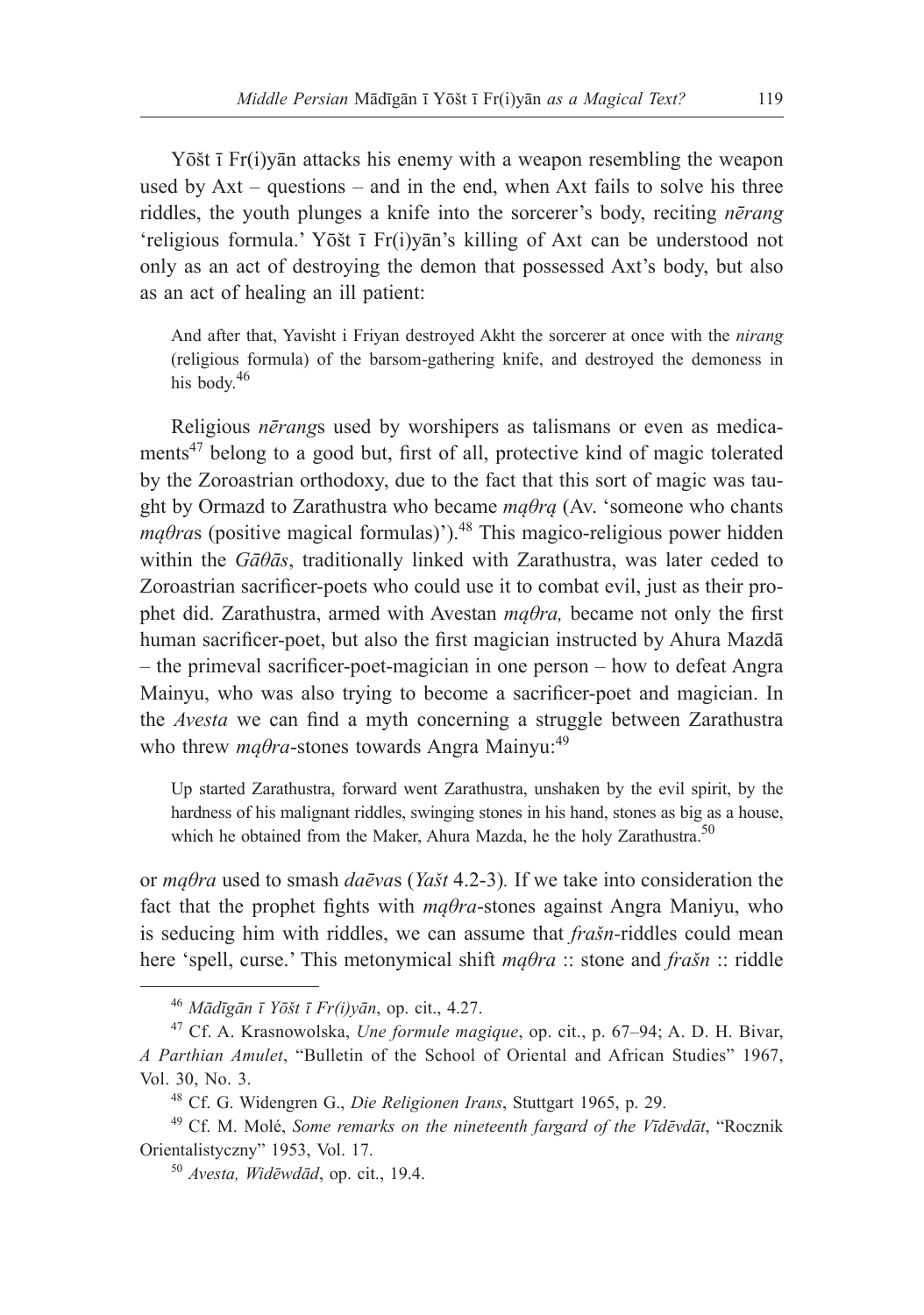is a characteristic feature for magic which, according to Michał Buchowski, is based on metonymy just like the myth is based on metaphor.<sup>51</sup>

As I have already mentioned, the youth fights with the sorcerer using riddles, but finally reaches for a *nērang* and a knife. The use of a medical artifact – a knife – together with a religious spell to slay the demon residing in Axt's body must be understood here in terms of the fight against Ahriman and healing a diseased human being. Yōšt ī Fr(i)yān behaves like a doctor; he cures the sick Axt possessed by the *dēw.*

In the *Widēwdād* we can read that when Ahura Mazda created his world, the jealous Angra Mainyu came up with an incredible number of diseases – 99,999, to ruin its perfection:

Ahura Mazdâ said to Spitaama Zarathustra: / I, Ahura Mazdâ, who set in place good things, / when I made that house, beautiful, luminous, visible afar, / going up, going far away, / then the villain looked at me, / then the villain mage against me 99 diseases, 9,900, and 90,000, / he, the Evil Spirit full of destruction. / So may you heal me, Life-giving Sacred Thought,  $\frac{1}{2}$  you of great munificence!<sup>52</sup>

This means that disease has its source in Ahriman alone and being diseased means that one has been possessed by a demon bringing that particular illness. According to the *Bundahišn*, when Ahriman entered into the world of Ormazd, attacking each part of it with disease, he caused pestilence and pollution at the same time. Nevertheless, Ormazd – the primeval sacrificer- -poet-magician and medic – knew how to counteract Ahriman's pollution. He could not prevent Ahriman from killing the first cow-ox, but he could give it something that would limit its pain:

Before his [Ahriman's – M. K.] coming to the ox, Aûharmazd ground up the healing fruit, which some call 'bînâk,' small in water openly before its eyes, so that its damage and discomfort from the calamity might be less; and when it became at the same time lean and ill, as its breath went forth and it passed away, the ox also spoke thus: 'The cattle are to be created, and their work, labour, and care are to be appointed.'53

This medical art was taught by Ormazd to Zarathustra and Frēdōn who worked wonders with *afsōn* 'incantation,' *nērang* and *darmān* 'remedies.' Thus, Thraētaona/Frēdōn, linked with Thrita (*Yasna* 9.7) – one of the first

<sup>51</sup> Cf. M. Buchowski, *Magia i rytuał*, Warszawa 1993.

<sup>52</sup> *Avesta, Widēwdād*, op. cit., 22.1-2.

<sup>53</sup> *Bundahišn* – *Pahlavi Texts*, trans. E. W. West, [in:] *Sacred Books of the East*, No. 5, Oxford 1880 [reprint 2003], 3.18.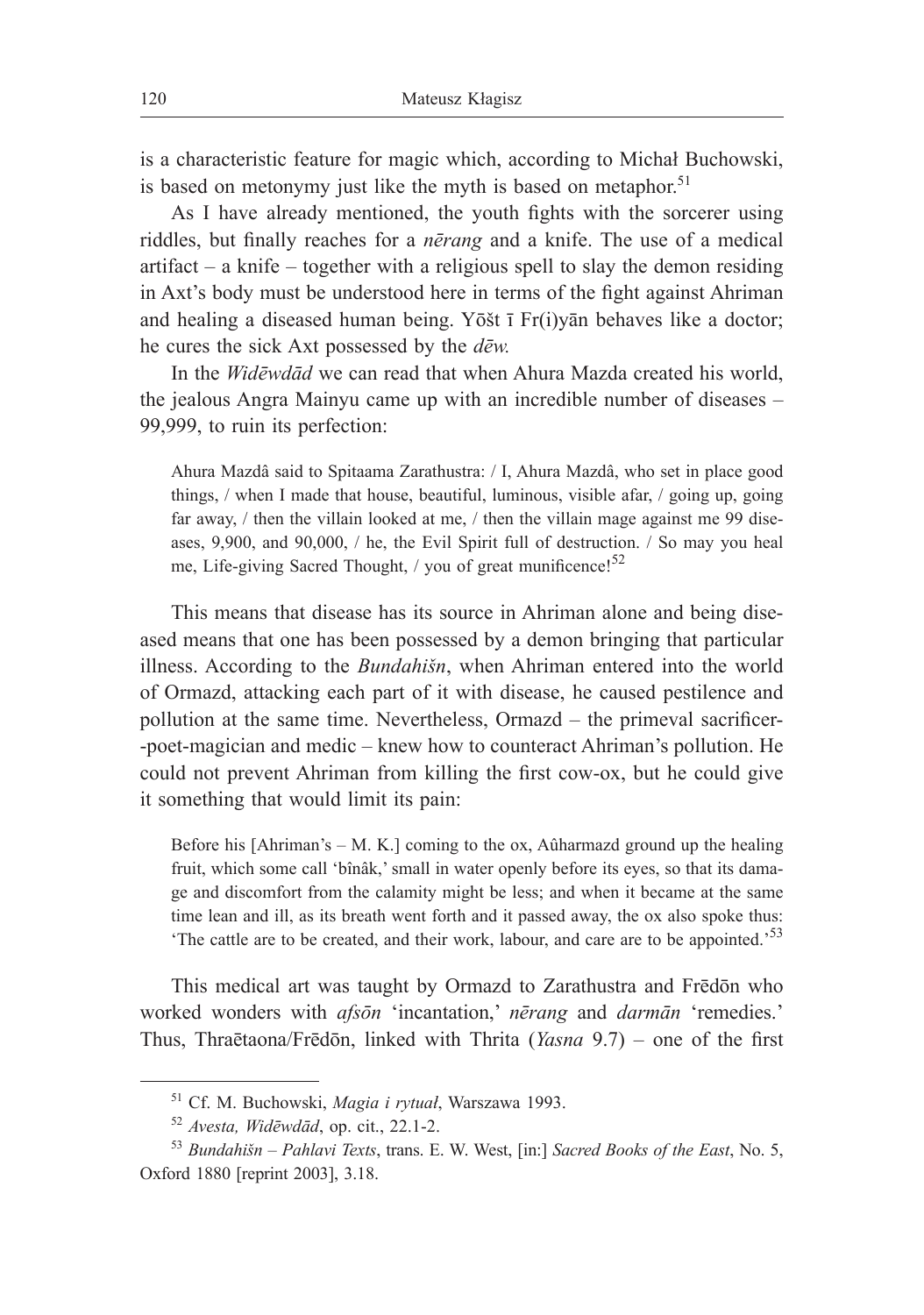priests of the Haoma representing life and health – also became a part of the magic-medical anti-disease activity of the Iranians who used different kinds of formulas, incantations and amulets to tackle numerous evil-source situations.<sup>54</sup>

That is why medicine and medical treatment were linked with both religion and protective magic from the very beginning not only in ancient Iran, but also in other parts of the world, like in Greece where *pharmakon* 'philter, medicine' and *pharmakeus* 'sorcerer' have common roots. The conviction that pharmacological power is hidden behind the sacred word is visible in the Avestan noun<sup>55</sup> *baēšaza* 'doctor' and *bišaz* 'cure' which are derived etymologically from the Indo-European \**baha/bhәs* 'to speak,' just like the Russian *врач* 'doctor, physician' that comes from the verb *вьрати* 'to speak.' Medical treatment was understood as performed with *mąθra*. Hence, as we can read, the best and the most effective kind of treatment is *mąθrō.baēšaza* (Middle Persian *mānsar-bēšāziškīh*) 'cure by a sacred word or a prayer':

If several healers offer themselves together, O Spitama Zarathushtra! namely, one who heals with the knife, one who heals with herbs, and one who heals with the Holy Word [*mąθra* – M. K.], let one apply to the healing by the Holy Word: for this one is the best-healing of all healers who heals with the Holy Word; he will best drive away sickness from the body of the faithful.<sup>56</sup>

Since any disease is caused by demonic possession, it must be treated first of all by an exorcism. In the *Avesta* we can find some good examples of exorcism thrown like a weapon against a disease:

I drive away Ishire and I drive away Aghuire; I drive away Aghra and I drive away Ughra; I drive away sickness and I drive away death; I drive away pain and I drive away fever; I drive away Sarana and I drive away Sarastya; I drive away Azana and I drive away Azahva; I drive away Kurugha and I drive away Azivaka; I drive away Duruka and I drive away Astairya; I drive away the evil eye, rottenness, and infection which Angra Mainyu has created against the bodies of mortals.<sup>57</sup>

Interestingly, an example of *quasi*-medical treatment appears in the *Mādīgān ī Yōšt ī Fry(i)ān*. When Axt asks Yōšt ī Fry(i)ān, what is the coldest thing in this world, the youth gives him quite a surprising answer:

<sup>54</sup> Cf. P. Callieri, op. cit., p. 20.

 $55$  Cf. J. N. Bremmer, op. cit., p. 5.

<sup>56</sup> *Avesta, Widēwdād*, op. cit., 7.44; cf. J. de Menasce, *Le troisième livre du Dēnkard*, Paris 1973, chap. 157; N. B. Sabouri, *Pezeški be revâyat-e ketâb-e sevvom-e Dinkard*, Tehrân 1390hš/2011, p. 29–74.

<sup>57</sup> *Avesta, Widēwdād*, op. cit., 20.9.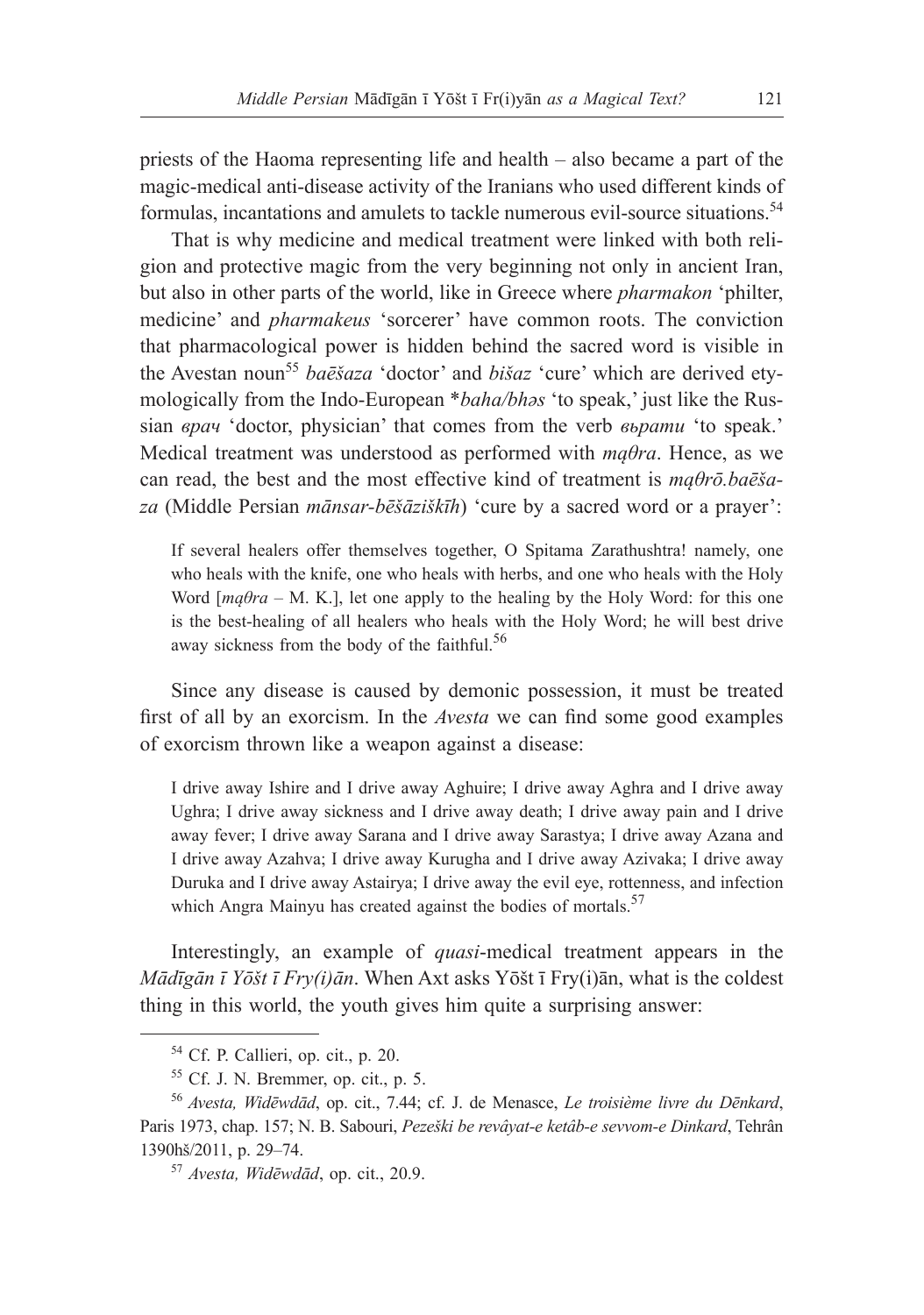The twenty and third enigma he asked, was this: What is the colder? Yavisht i Friyan said thus: Mayst thou be in misery whilst living, felon and wicked tyrant! and fall to hell when dead, for it is not so as thou thinkest, but so as I know; and it is thus thou thinkest, that the snow is colder which remains on the mountain, and the sun never warms it; but it is not so as thou thinkest, for the mind of a wicked man is colder. And a token of it is this, that thou, Akht the sorcerer, hast a brother who is wicked; and as many handfuls of poison as reside in his heart, thou art not able to melt, not with the sun and not with the fire; and when I take it in the palm of my hand, it will melt. Then Akht, the sorcerer, ordered them to bring and slay his own brother, and to take away the poison from the heart; but he was not able to melt it, not with the sun and not with the fire; and Yavisht i Friyan took it up in the palm of the hand, and melted it.<sup>58</sup>

Yōšt ī Fr(i)yān replies quickly to Axt, pointing to a substance called simply *zahr* 'poison' hidden in the heart of Axt's brother. The sorcerer commands his brother to be killed, and his heart to be removed. Only Yōšt ī Fr(i) yān is able to melt that *zahr*. To understand this question and answer, we should remember that both the heroes think about two different remains of Ahriman's presence in this world. Axt associates Ahriman's pollution with snow and brings to mind the cold used by him to ruin the perfect world. Cold forced Yam-*ādam-e šiw zwīn* 'person beneath the earth' to build the underground *war* where people, animals and plants could safely survive the winter. Meanwhile, Yōšt ī Fr(i)yān thinks about the internal, evil might existing in a human's body. His opinion of this is not groundless. Firstly, it refers to the character of their conflict – mental and spiritual. Secondly, as Bruce Lincoln writes, in Middle Persian texts we can discover a consistent tendency of writers to think about Ahriman and his *dēws* as spiritual (*mēnōg*) creatures, or as evil and destruction-oriented forces, whose non-being (*nēstīh*) stemmed from the fact that neither Ahriman, nor the *dēw*s had any material substance (*gētīg*) of their own. Thus, when they wanted to take any physical action, they had to possess the bodies of humans, who – by virtue of the good acts of creation of Ormazd – possessed both *mēnōg* and *gētīg* forms.<sup>59</sup>

In the *Wizīdagīhā ī Zādspram* (14.1-5) we read that the demon of fever and pain wanted to possess the pregnant mother of Zoroaster to kill the unborn prophet. A messenger of Ahura Mazda advised her against going to a wizard called Storkō 'impudent,'<sup>60</sup> but rather to come back home, wash her hands

<sup>58</sup> *Mādīgān ī Yōšt ī Fr(i)yān*, op. cit., 3.5-11.

<sup>59</sup> Cf. B. Lincoln, op. cit., p. 53–54; A. Panaino, *A Few Remarks...*, op. cit.

<sup>60</sup> His name resembles the names of some *dēw*s: *Zarmān* 'old age, decrepitude,' *Astwihād* 'the onset of death,' *Nas* 'post-mortem decay, bodily corruption,' *Niyāz* 'need, want, scarcity,' *Āz* 'greed, appetite' or *Waran* 'desire, lust.'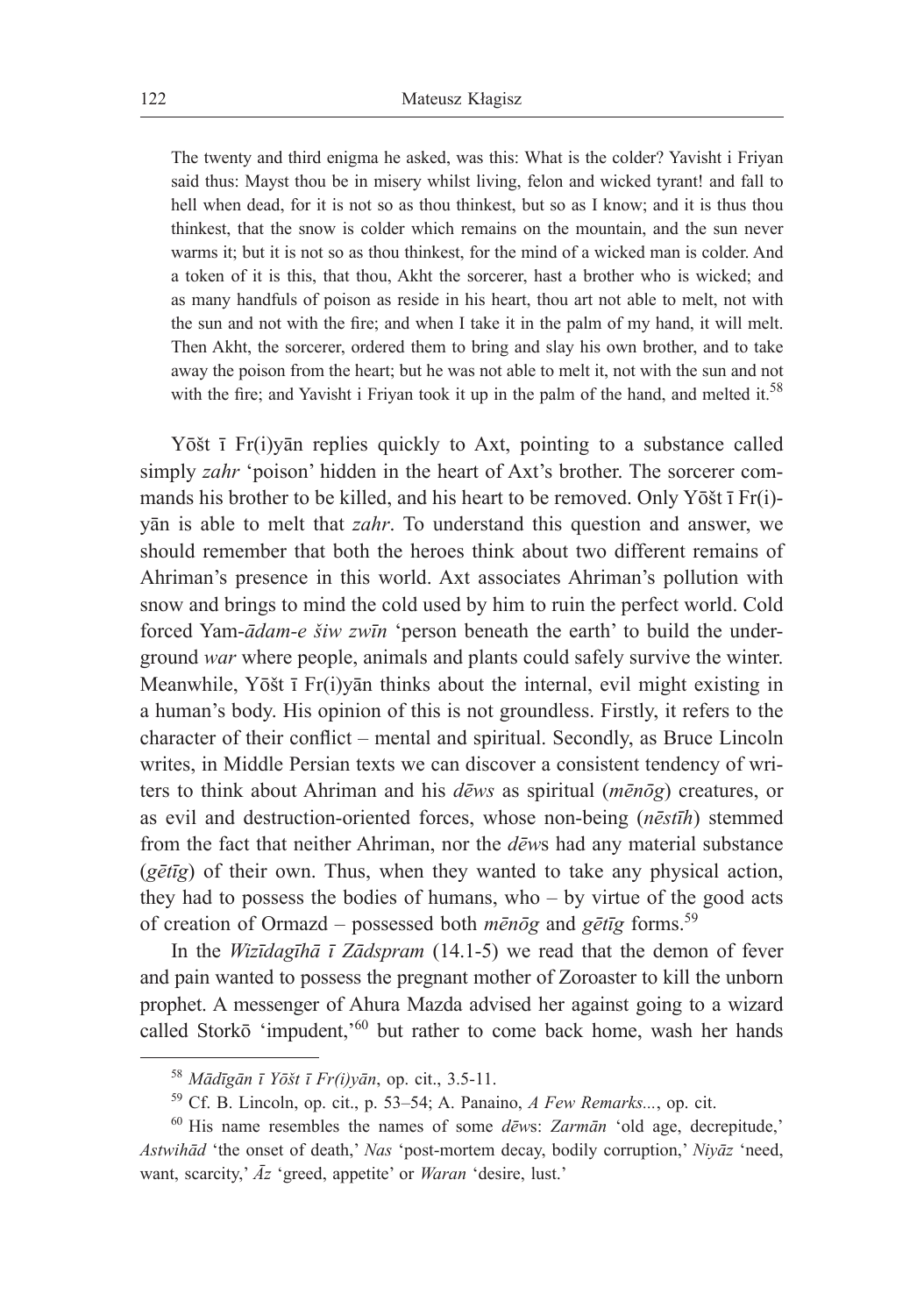with cow's butter over the fire, burn some firewood and incense for herself and the child in her womb. Thanks to this she became well, and no demon could possess her anymore because of the sacred power within her. This sacred warmth of the prophet's mother is in opposition to the non-sacred poison of the sorcerer's brother. It represents a good force, while *zahr* stands for evil power. In one of the *rivāyats* we read that *dēw*s contain poison in their bodies:

Then Ušēdar will say: "With the sharpest and broadest blades find a means (to destroy) that demon of great strength." And then men will slay that demon, with whip and dagger and mace and sword and lance and arrow and other weapons. And for one *parsang* around, poison from that demon will envelop the earth and plants and they will burn. $61$ 

Removing of *zahr* from the heart stands for the removal of Ahriman's disease. What is more, even if some references to medical knowledge:

The ninth enigma he asked, was this: In how many months do the elephant and the horse and the camel and the ass and the cow and the sheep and woman and the dog and the pig and the cat give birth? Yavisht i Friyan said thus: Mayst thou be in misery whilst living, felon and wicked tyrant! and fall to hell when dead, for the elephant gives birth in three years, and the horse and camel and ass give birth in twelve months, and the cow and woman give birth in nine months, and the sheep gives birth in five months, and the dog and pig give birth in four months, and the cat gives birth in forty days. $62$ 

and medical treatment can be found in the *Mādīgān ī Yōšt ī Fr(i)yān*, in this case *karda-bēšāzišnīh* 'surgery with a knife,' it is still hard to unambiguously claim that Yōšt ī Fr(i)yān is a *bēšāzišk* 'a doctor,' or a student of medicine. Admittedly, we can claim that purity on the microcosmic level of the sacrifice and the healing represented by the operation carried out on Axt's brother are necessary for the health of the universe. From that point of view, the youth-*bēšāzišk* strengthens the macrocosmic health with his magico-religious might.

To summarise, magic and religion merge together, because both phenomena constituted elements of traditional cultures. Magic helps us to understand systems of belief, just like religion helps us to fathom systems of superstition. To understand the *Mādīgān ī Yōšt ī Fr(i)yān* – a religious text, we

<sup>61</sup> *The Perisan Rivayats*, trans. E. B. N. Dhabhar, Bombay 1932 [reprint 1999], 48.6- 7; cf. J. de Menasce, *Le troisième livre du Dēnkard*, op. cit., chap. 102, 105.

<sup>62</sup> *Mādīgān ī Yōšt ī Fr(i)yān*, op. cit., 2.49-51.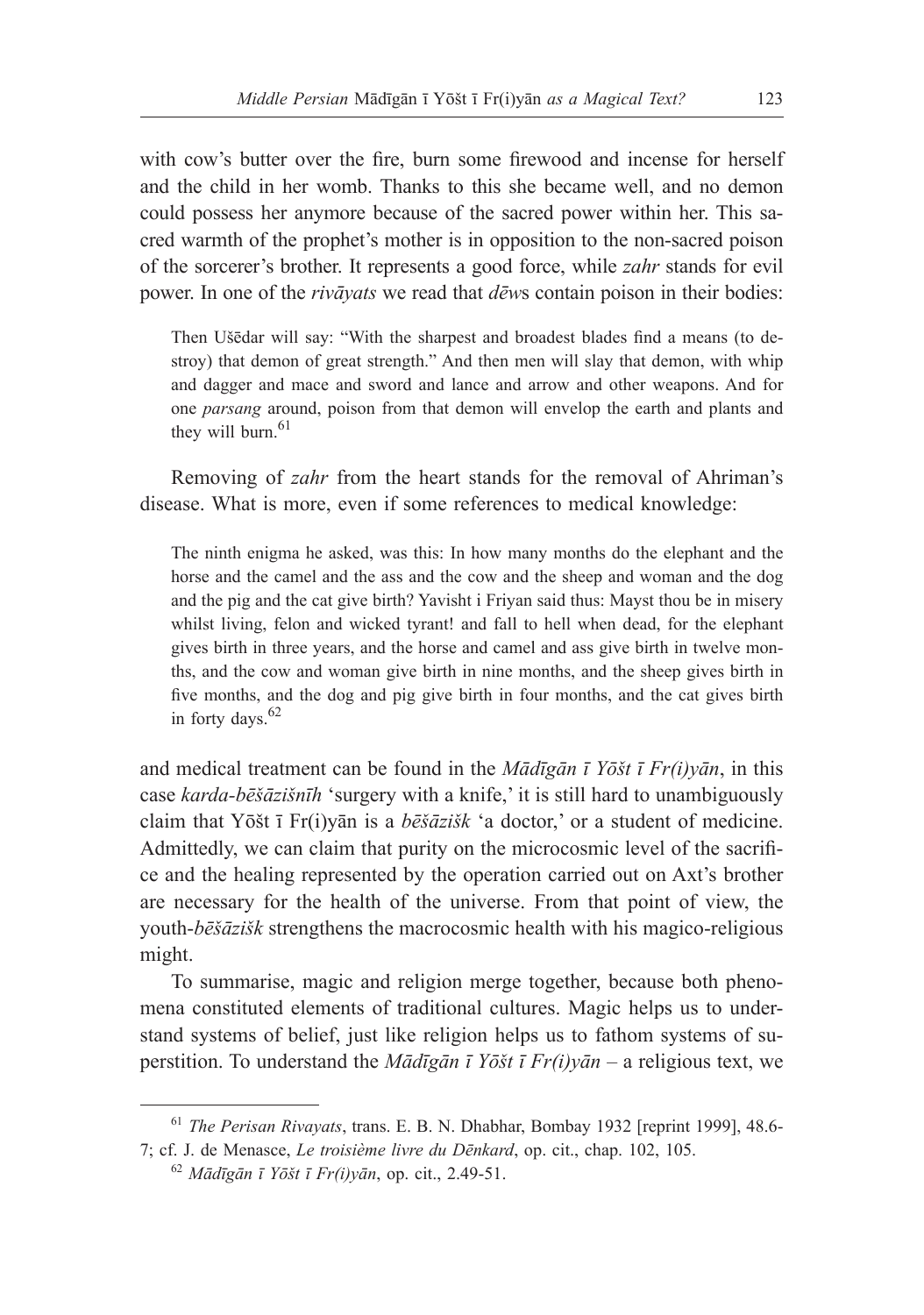need to explore its magical features as well. Although, the question of magic in pre-Islamic Iran has became an object of scientific studies, nevertheless some work still needs to be done. Let this article be a small contribution.

# **REFERENCES**

- 1. Asmussen J. P., *Some Remarks on Sasanian Demonology*, "Acta Iranica", Vol. 1, Tehran–Liège 1974, p. 236–241.
- 2. Bartholomae Ch., *Altiranisches Wörterbuch*, Berlin 1961.
- 3. Bivar A. D. H., *A Parthian Amulet*, "Bulletin of the School of Oriental and African Studies" 1967, Vol. 30, No. 3, p. 512–525.
- 4. Boyce M., *A History of Zoroastrianism*, Vol. 1: *Handbuch der Orientalistik*, Köln 1975.
- 5. Boyce M., *A Persian Strongold of Zoroastrianism*, Lanham–New York–London 1975.
- 6. Bremmer J. N., *The Birth of the Term 'Magic'*, "Zeitschrift für Papyrologie und Epigraphik" 1999, Vol. 126, p. 1–12.
- 7. Buchowski M., *Magia i rytuał*, Warszawa 1993.
- 8. Callieri P., *In the land of the Magi. Demons and Magic in the everyday life of pre- -Islamic Iran*, "Res Orientales", No. 13: *Démons et merveilles d'Orient*, ed. R. Gyselen, Paris 2001, p. 11–35.
- 9. Carnoy A., *La magie dans l'Iran*, "Le Muséon" 1916, Serie 3, Vol. 1, No. 2, p. 171–188.
- 10. Davoud P., *Turan*, "Journal of the K.R. Cama Oriental Institute", No. 28, Bombai 1935, p. 21–45.
- 11. Duchesne-Guillemin J., *Ormazd et Ahriman. L'aventure dualiste dans l'antiquité*, Paris 1953.
- 12. Galewicz C., *Kwestia turniejów poetyckich w dawnych Indiach, czyli o niebezpieczeństwach komparatystycznego podejścia do tekstów Ṛgvedy*, [in:] *Problemy teoretyczne związków literatur i sztuk Orientu i Zachodu*, ed. T. Cieślikowska, "Zeszyty Naukowe Uniwersytetu Jagiellońskiego" 1992, No. 1306, p. 141–148.
- 13. Gray L. H., *The Parsī-Persian Burǰ-Nāmah: or, the Book of Omens of the Moon*, "JAOS", Vol. 10, London 1909–1910, p. 336–342.
- 14. Ğa'fari M., *Mātikān-e Yošt-e Feriyān. Matn-e pahlavi, āvānevis, tağome, vāženāme*, Tehrān 1365hš/1986.
- 15. Gershevitch I., *Old Iranian Literature*, "Handbuch der Orientalistik", Leiden–Köln 1968, p. 1–30.
- 16. Hammond D., *Magic: A Problem in Semnatics*, "American Anthropologist" 1970, Vol. 72, No. 6, p. 1349–1356.
- 17. Henning W. B., *Two Manichean Magical Texts, with an Excursus on the Parthian ending –ēndēh*, "BSOAS", Vol. 12, London 1947, p. 39–66.
- 18. Jackson A. V. W., *Avestan Reader. First Series. Easier Texts, Notes, and Vocabulary*, Stuttgart 1893.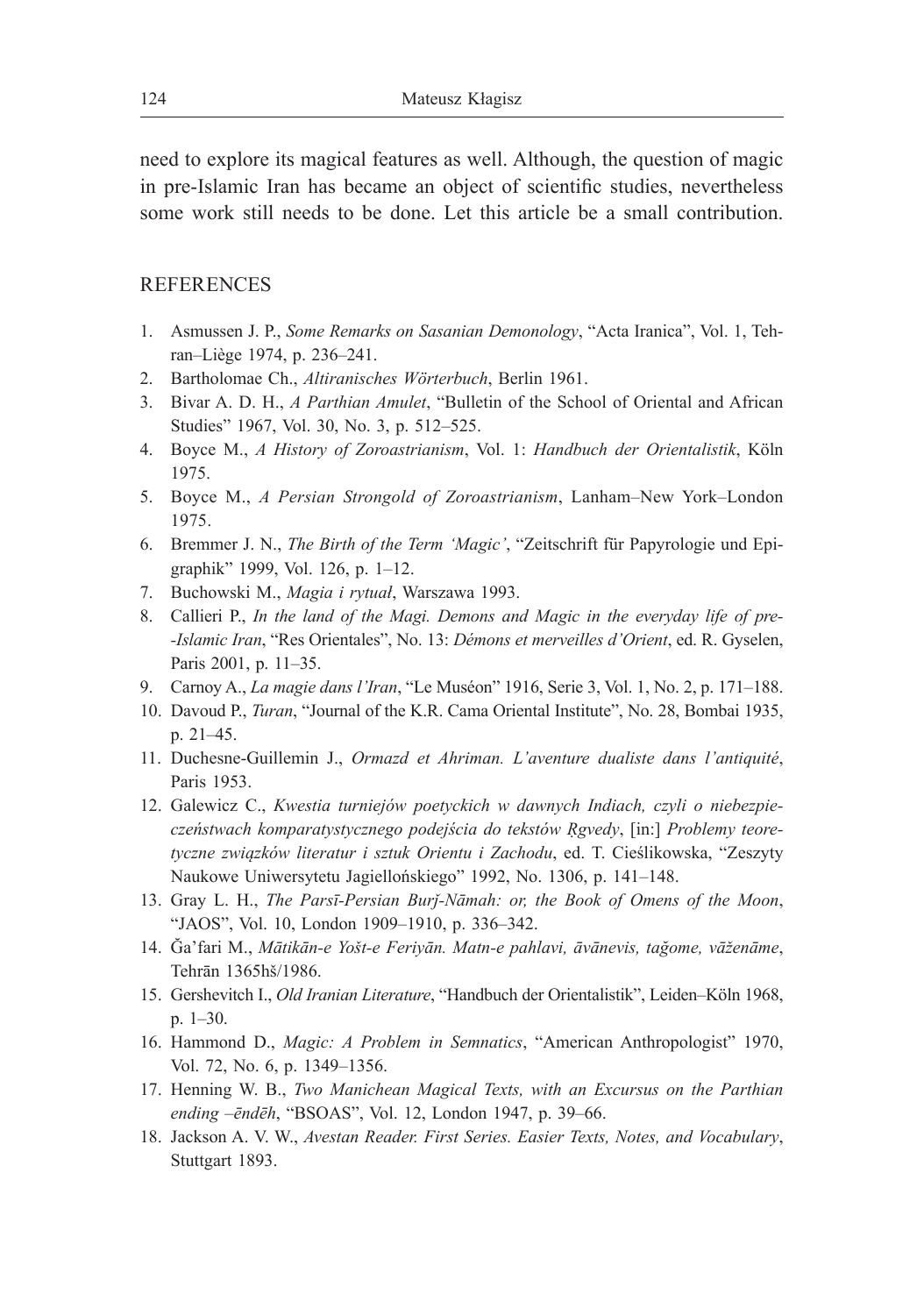- 19. Jamasp-Asa K. M., 1981. *The Ritual of Hair Trimming and Nail Paring in Zoroastrianism*, "Acta Iranica" 1981, No. 21, p. 316–332.
- 20. Kanga K. E., *King Faridûn and a few of his Amulets and Charms*, [in:] *Cama Memorial Volume.* Bombay 1900, p. 141–145.
- 21. Kellens J., *Essays on Zarathustra and Zoroastrianism*, Costa Mesa 2000.
- 22. Krasnowolska A., *Fargard 21 jako tekst magiczny* [unpublished MA thesis], Kraków 1972.
- 23. Krasnowolska A., *Une formule magique*, "Studia Iranica", Vol. 48: *Mythes, croyances populaires et symbolique animale dans la littérature persane*, Paris 2012, p. 67–94.
- 24. Kuiper F. B. J., *The Ancient Arian Verbal Contest*, "Indo-Iranian Journal" 1960, Vol. 4, No. 4, p. 217–282.
- 25. Lincoln B., *Cēšmag, the Lie, and the Logic of Zoroastrian Demonology*, "Journal of the American Oriental Society" 2009, Vol. 129, No. 1, p. 45–55.
- 26. Malinowski B., *Magia, mit, religia*, Warszawa 1987.
- 27. de Menasce J., *Note sur le dualisme mazdéen*, [in:] *Études Carmélitaines* [n° sur «Satan»], Paris 1948, p. 130–135.
- 28. de Menasce J., *Le troisième livre du Dēnkard*, Paris 1973.
- 29. Mendoza-Forrest S. K., *Witches, Whores an Sorceres. The Concept of Evil in Early Iran*, Austin 2012.
- 30. Milewska I., *Zagadki z Mahabharaty*, "Cracow Indological Studies" 2004, Vol. 6, p. 129–136, 339–341.
- 31. Moazami M., *Evil Animals in the Zoroastrian Religion*, "History of Religion" 2005, Vol. 44, No. 4, p. 300–317.
- 32. Modi J. J., *Two Amulets of Ancient Persia, two Papers read before the Anthropological Society of Bombay in July-October, 1900*, Bombay 1901.
- 33. Modi J. J., *The Persian Mâr-Nâmeh or, The Book for Taking Omens from Snakes*, [in:] *Anthropological Papers (mostly on Parsee Subjects) read before the Anthropological Society of Bombay*, [Pars 1], Bombay 1911, p. 34–42.
- 34. Modi J. J., *Omens among the Parsees*, [in:] *Anthropological Papers (mostly on Parsee Subjects) read before the Anthropological Society of Bombay*, [Pars 1], Bombay 1911, p. 1–6.
- 35. Modi J. J., *Charms or Amulets for some Diseases of the Eye*, [in:] *Anthropological Papers (mostly on Parsee Subjects) read before the Anthropological Society of Bombay*, [Pars 1], Bombay 1911, p. 43–50.
- 36. Modi J. J., *A Few Parsee Nîrangs (incantations or religious formulae)*, [in:] *Anthropological Papers read before the Anthropological Society of Bombay*, [Pars 3]. Bombay 1924, p. 52–71.
- 37. Modi J. J., *The Religious Ceremonies and Customs of the Parsees*, Bombay 1937.
- 38. Molé M., *Some remarks on the nineteenth fargard of the Vīdēvdāt*, "Rocznik Orientalistyczny" 1953, Vol. 17, p. 281–289.
- 39. Panaino A., *A Few Remarks on the Zoroastrian Coneption of the Status of Angra Mainyu and the Daēvas*, "Res Orientales", No. 13: *Démons et merveilles d'Orient*, ed. R. Gyselen, Paris 2001, p. 99–107.